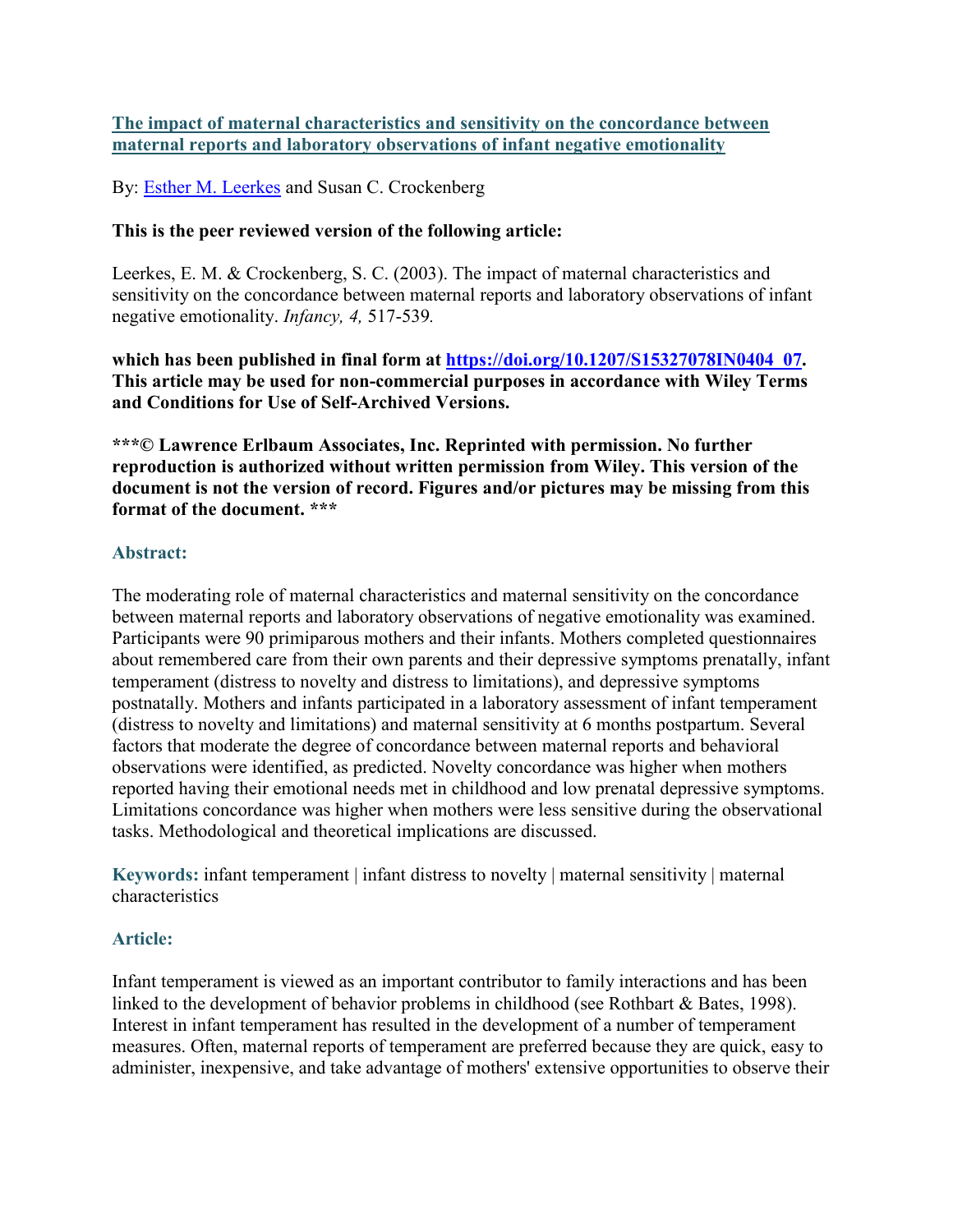infants. However, there is debate about the accuracy of maternal reports because they agree only modestly with trained observers' ratings (Seifer, Sameroff, Barrett, & Krafchuk, 1994).

Often, poor agreement is attributed to maternal bias because maternal characteristics correlate consistently with maternal reports of temperament (e.g., Sameroff, Seifer, & Elias, 1982). A less studied explanation is that uncontrolled differences in maternal behavior during observations moderate infant behavior and explain some of the discrepancies (Rothbart & Goldsmith, 1985). In this study, we examine each of these possibilities in relation to infant negative reactivity, the dimension of temperament considered most often in relation to child and family functioning. Our goal is to identify the characteristics of mothers and of observational settings that increase congruence between maternal ratings and independent observations of temperament (i.e., concurrent validity), as well as the conditions under which each type of temperament assessment is suspect. Specifically, we test (a) the effect of mothers' remembered parental care during childhood, depressive symptoms, and child gender; and (b) the effect of maternal involvement in the assessment and her sensitivity on the congruence between mother-rated and observed negative reactivity.

Six months is an appropriate age to examine these questions because colic has ended, making it easier to distinguish negative emotionality from physiological immaturity (Barr, 2000), and discrete emotions are apparent by this time. Anger has been identified reliably in infants as young as 2 months (Lewis, Allessandri, & Sullivan, 1990), and behavioral observations at 4 months have predicted subsequent behavioral inhibition at multiple points (Kagan, 1997).

## MATERNAL CHARACTERISTICS AND MATERNAL REPORTS OF TEMPERAMENT

In a high-risk sample, maternal characteristics were more predictive of maternal reports of temperament than was observed infant behavior (Sameroff et al., 1982), whereas in a normative sample, father and observer ratings explained more variance in maternal reports of temperament than did maternal characteristics (Bates & Bayles, 1984). This discrepancy may be the result of moderating effects by which mothers who are at risk by virtue of personal and contextual characteristics are influenced by subjective factors when rating temperament more than mothers who are at low risk. Consistent with this view, Gill and Link (2000) reported that concordance between maternal reports of distress to limitations and observed frustration was higher when mothers were primiparous, had daughters, and reported less stress and hostility. In this study, we examine moderating factors that may influence concordance by altering mothers' perceptions and appraisals of infant distress.

Bowlby (1973) postulated that mothers whose emotional needs were not met in childhood have internal working models that make it difficult for them to accurately perceive infant affect because they focus on their own goals, making it unlikely they can appraise and identify others' emotions accurately. Consistent with this view, mothers who were not securely attached or reported that their emotional needs were not met in childhood were more likely to mislabel infant emotions (Adam, Tanaka, Broderson, & Gunnar, 1998; Blokland & Goldberg, 1998; Leerkes & Crockenberg, 2002b). Thus, we propose that mothers whose emotional needs were not met by their parents are less accurate reporters of temperament because these early experiences hamper their ability to accurately label infant emotions and rate their intensity.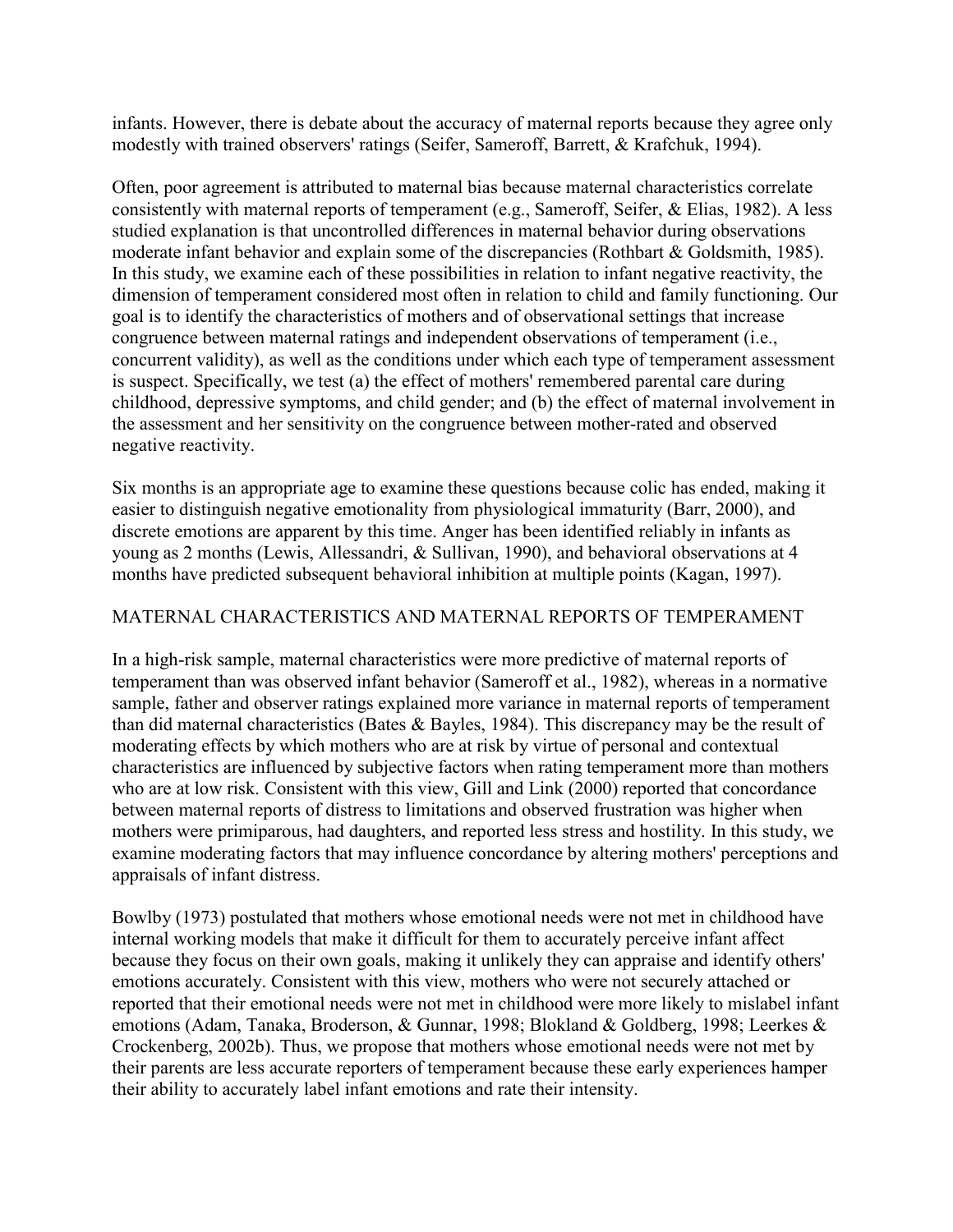Depressed mothers likely misperceive infant temperament because they miss infant signals due to their preoccupation with their own negative feelings, or they might ignore infant distress if it arouses feelings of anxiety and hopelessness. Additionally, they might misinterpret infant signals because of the pattern of attributions that characterize depression (e.g., they perceive distress as rejection). That depressed mothers rate their infants as more difficult and have more difficulty distinguishing between cries than less depressed women is consistent with this view (Donovan, Leavitt, & Walsh, 1998; Mebert, 1991; Schuetze & Zeskind, 2001).

Although gender is a child characteristic, gender biases held by the mother are a maternal characteristic. With the exception of the study by Gill and Link (2000), in which frustration concordance was higher for girls than boys, researchers have not examined the impact of child gender on concordance. However, both Diener and Bradshaw (2002) and Polak, Henderson, and Fox (2002) reported that mothers rated sons higher on frustration than daughters, but there were no gender differences in observed anger. These data are consistent with the possibility that child gender influences mothers' perceptions of temperament, prompting them to overrate anger in their sons. No such effects have been reported for distress to novelty. Thus, we explore the possibility that gender moderates distress to limitations concordance, and that mothers interact differently with their infants based on gender, thereby impacting limitations concordance.

## CONTEXT AND CONCORDANCE BETWEEN MATERNAL REPORTS AND TRAINED OBSERVATIONS OF TEMPERAMENT

Concordance between mothers' and trained observers' reports of temperament vary substantially across studies (see Rothbart & Bates, 1998). Concordance appears to be strongest when wellestablished parental report measures are used, mothers and observers rate infant behavior in similar situations, and comparisons are made between the same dimensions of temperament. We address these issues by using the Infant Behavior Questionnaire (IBQ; Rothbart, 1981), a wellestablished temperament measure; observing temperament in laboratory situations that are conceptually similar to the IBQ (i.e., exposure to novel toys and situations that limit infant movement and engagement); and comparing related dimensions of infant behavior (i.e., reported and observed distress to novelty, and reported and observed distress to limitations). Further, the extent to which mothers engage with their infants in various observational contexts and the impact their involvement has on observed infant behavior and concordance is unclear. To address this, we test concordance in situations that vary by the degree of maternal involvement.

### Mother Involvement and Sensitivity in the Observational Context

Mothers modulate infant reactivity in the short term through their behavioral interventions. Several researchers have found that maternal facial expressions, vocalizations, and touch impact infants' responses in emotionally arousing situations (Hornik, Risenhoover, & Gunnar, 1987; Klinnert, 1984; Mumme, Fernald, & Herrera, 1996; Palaez-Nogueras, Field, Hossain, & Pickens, 1996). Thus, concordance between maternal reports and laboratory assessments of temperament might be greater when mothers are not involved in the observational context because their own behavior will not modulate their infants' responses. That concordance was higher when maternal reports were compared to temperament assessed in a laboratory situation in which mothers were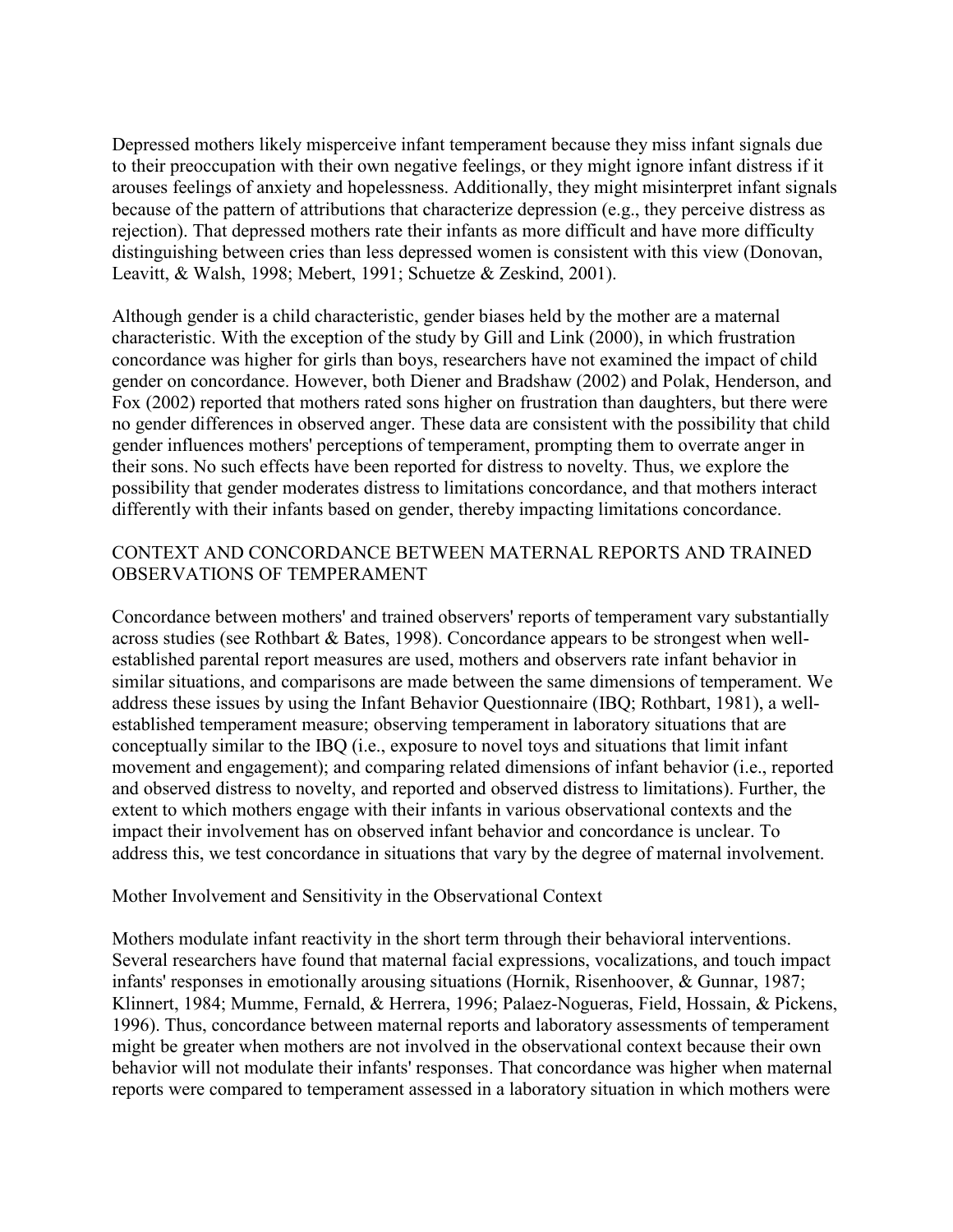uninvolved than assessed during a caregiving interaction  $(r = 0.38 \text{ vs. } 0.24)$  is consistent with this view (Pauli-Port, Mertesacker, Bade, Bauer, & Beckmann, 2000).

The sensitivity of involvement may further moderate concordance between maternal reports and observations of temperament in two ways. First, mothers who are highly sensitive in the observational context (e.g., provide support through facial expression, vocalizations, and touch) are more likely to successfully prevent or reduce infant distress in the observational context (as reviewed earlier). Second, infants of highly sensitive mothers may have better regulatory strategies at their disposal, allowing them to self-regulate negative emotions (Braungart-Rieker, Garwood, Powers, & Notaro, 1998; van den Boom, 1994). Alternatively, concordance could be higher for sensitive mothers to the extent their sensitivity reflects greater skill at perceiving and identifying discrete infant emotions, which enhances the accuracy of their reports of temperament. In sum, we hypothesize:

1. Reported and observed distress to novelty and reported and observed distress to limitations correlate positively, and they correlate more strongly when mothers are uninvolved relative to involved in the observation task.

2. Childhood history with parents, depression, and child gender moderate the associations between maternal reports and observed temperament. Specifically, distress to novelty and to limitations concordance are weaker for mothers who experienced little parental care in childhood or are depressed, and limitations concordance is weaker for mothers of sons.

3. Maternal sensitivity moderates the association between maternal reports and observed temperament. Concordance is weaker when mothers are highly sensitive because their behavior and infants' related regulatory strategies prevent or minimize infant distress.

# METHOD

# Participants

Ninety primiparous mothers participated. Data on this sample have been reported elsewhere (Crockenberg & Leerkes, 2003; Leerkes & Crockenberg, 2002a). Mothers' mean age was 29 years (range =20--41), mean education was 15 years (range 11-20), and mean family income was  $$60,000$  (range =  $$8,000-S200,000$ ). The majority (93%) were White and married or living with their partner (99%). Infants were full-term and healthy; 56% were boys.

# Procedure

Mothers were recruited at birthing classes during their seventh or eighth month prepartum. At this time, they completed a demographic questionnaire by phone and were sent a packet of questionnaires, including consent forms and measures of childhood history and depressive symptoms. At 5 months postpartum, mothers rated temperament by telephone<sup>[1](#page-3-0)</sup> and completed

<span id="page-3-0"></span>l  $<sup>1</sup>$  The IBO was administered by phone to ensure that mothers completed it prior to attending the laboratory</sup> observation, which might have affected their ratings. The original instructions were read, the rating scale explained, and mothers were asked to indicate which number the interviewer should circle.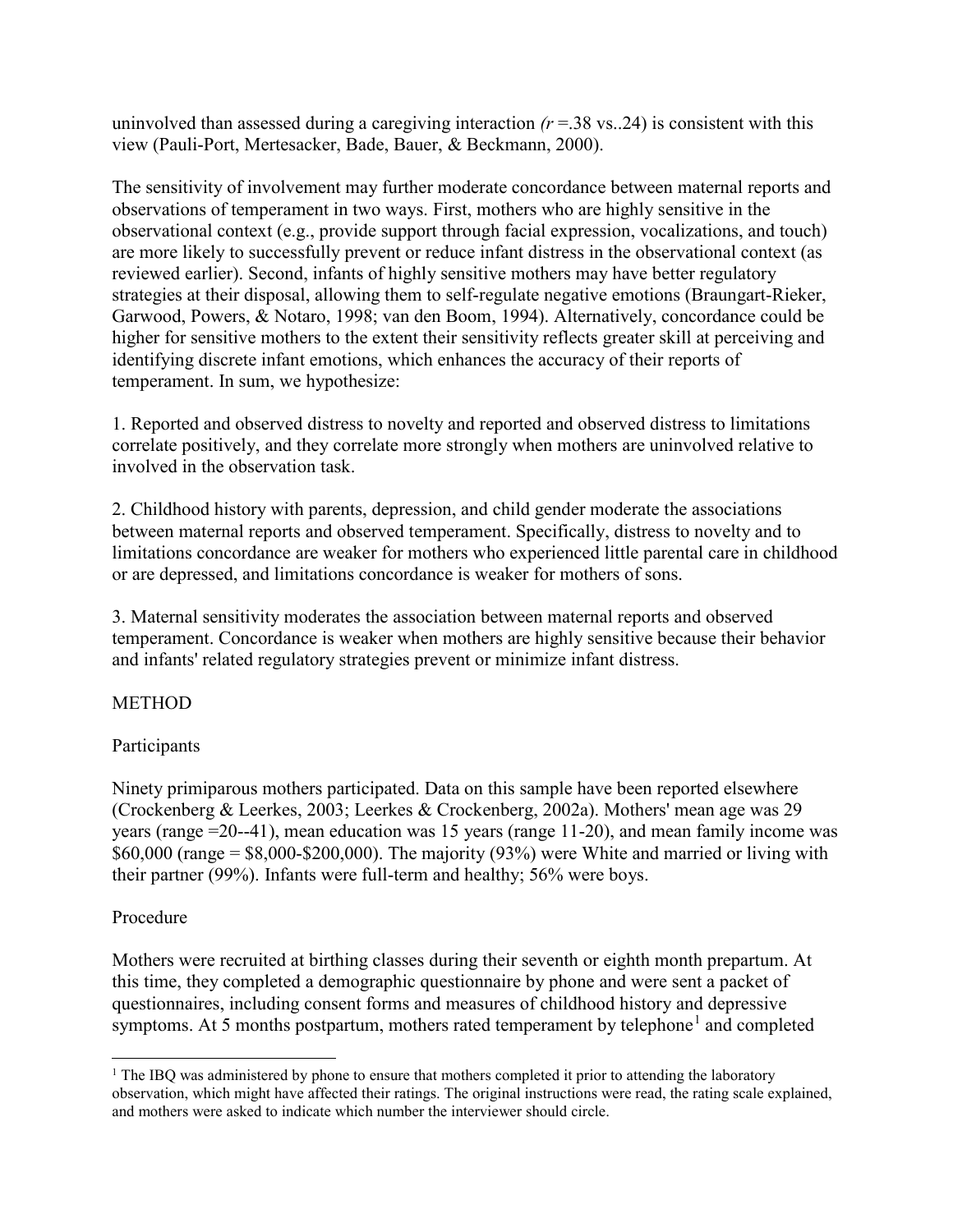the measure of depressive symptoms by mail. At 6 months, mothers and infants were videotaped during the assessment of infant temperament and maternal sensitivity.

## Measures

# *Parental Bonding Instrument (PBI)*

The Care subscale of this self-report measure (Parker, Tupling, & Brown, 1979) assessed the acceptance and warmth mothers received from their own parents during childhood. Twelve specific parental behaviors (e.g., "made me feel I wasn't wanted," reverse-coded; "appeared to understand what I needed or wanted") were rated to indicate how much each statement describes the parent on a 4-point scale ranging from 1*(very unlike)* to 4 *(very like).* The PBI Care scale has good test-retest reliability over a 3-weekperiod (.76) and good split-half reliability (.88). In subsequent studies, PBI scores correlated with parents' self-reports (Parker, 1981). Responses about mothers and fathers were averaged separately to derive scores of remembered maternal care and remembered paternal care, Cronbach's  $\alpha$  = .92 and .94, respectively.

# *The Center for Epidemiologic Studies-Depression Scale (CES-D)*

Depressive symptoms were assessed using this 20-item checklist of moods, feelings, and cognitions associated with depression (e.g., "I felt depressed," "I felt that people dislike me") designed for use with community samples (Radloff, 1977). Respondents indicate how often they felt a particular way during the previous week on a 4-point scale ranging from 0 *(rarely/never)* to 3 *(most of the time/always).* The CES-D demonstrates convergent validity with the Research Diagnostic Criteria, a standardized psychiatric interview, and with the Beck Depression Inventory (Spitzer, Endicott, & Robins, 1978). Items from the CES-D were averaged to derive measures of depressive symptoms for use in data analyses. Mothers completed the CES-D prenatally and at 5 months postpartum, Cronbach's  $\alpha$  =.88 and .90, respectively.

# *IBQ*

Three IBQ subscales (Rothbart, 1981) were administered to assess mothers' perceptions of their infant's temperament: Distress to Limitations (20 items), Distress and Latency to Approach Sudden or Novel Stimuli (17 items), and Soothability (11 items). Only the two distress scales, reflecting negative emotionality, were used in this study. Mothers indicate on a 7-point scale ranging from 1 *(never)* to 7 *(always)* how frequently their infants responded to specific events in a particular fashion during the previous week (e.g., "when introduced to a stranger, clung to the parent or approached the stranger at once"). Subscales have good internal reliability (.75-.81) and interrater reliability (.54-.66) for 6-month-old infants (Rothbart, 1981), good concurrent validity with home observations of infant temperament at 6 months (mean  $r = .40$ ; Rothbart & Goldsmith, 1985) and with the negative emotionality and approach-sociability subscales of the Revised Infant Temperament Questionnaire and the Infant Characteristics Questionnaire (rs = .61-.73; Goldsmith, Rieser-Danner, & Briggs, 1991). Items from each subscale were averaged to obtain measures of distress to novelty and distress to limitations, Cronbach's  $\alpha$  = .68 and .78, respectively.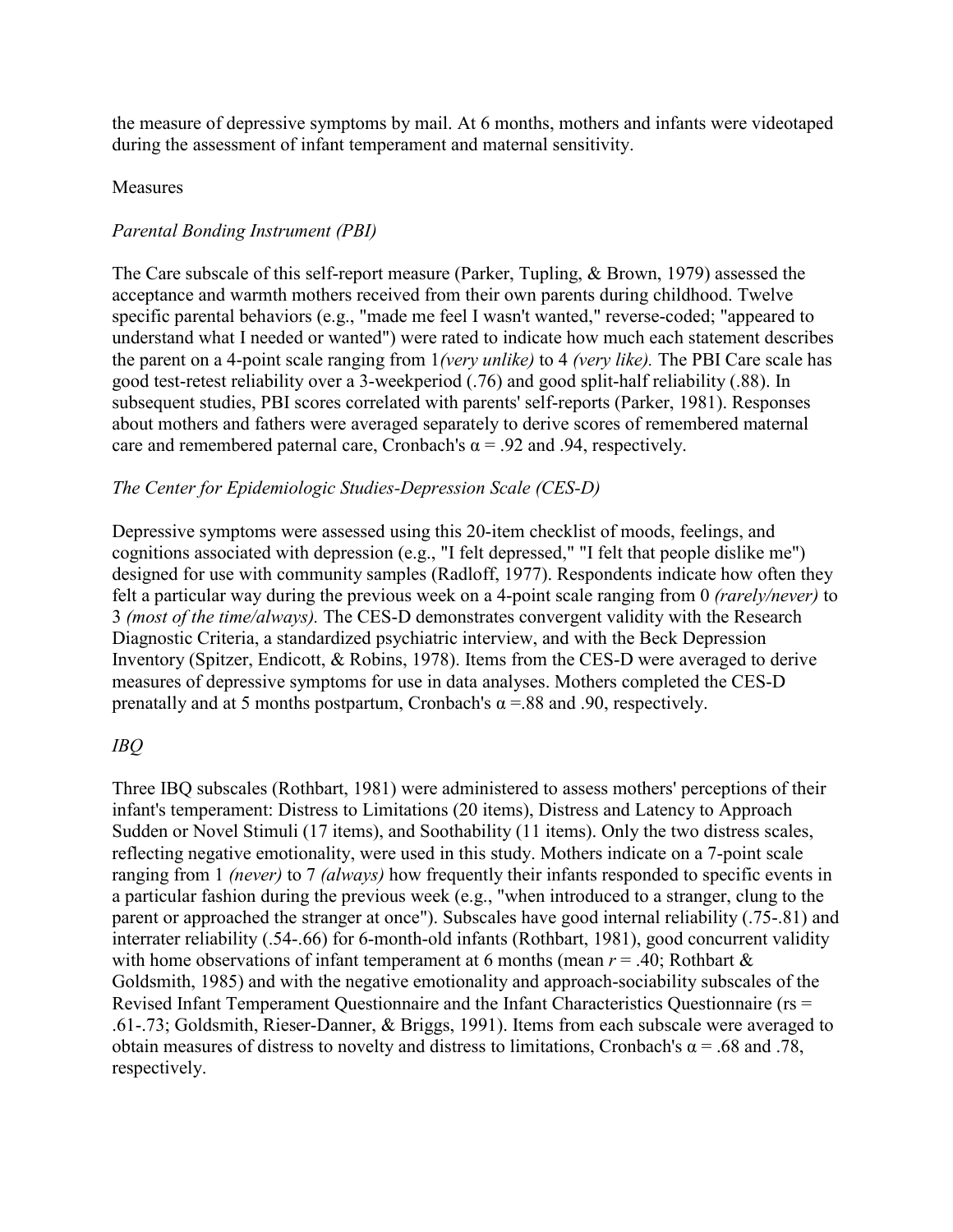### *Six-Month Behavioral Observation*

Mother and infant behavior were videotaped during a laboratory assessment of infant temperament similar to those used by others (Goldsmith & Rothbart, 1996). During a 5-min warm-up period, mothers were instructed to make themselves and their infants comfortable, to use any of the toys in the room, and to complete a brief form. Then, the experimenter asked the mother to place her infant in an infant seat. Mothers sat 3 ft (0.9 m) from the infant, situated so that with some effort infants could see them. Two novel toys were introduced first, followed by a 5-min break, and then two limiting tasks.

# *Novelty Tasks*

During the novelty tasks, the infant seat was tucked into a table with a plexiglass barrier that prevented the toys from touching the infant. While the fire truck approached the infant from the opposite side of the table, a voice and emergency sirens sounded and lights flashed. When it reached the barrier, it stopped, but the lights and sirens continued. This lasted 25 sec and was repeated three times. After the third approach, the sirens, voices, and flashing lights continued for 35 sec. Then, the experimenter placed the silent fire truck within the infant's reach for 1 min.

Prior to the bumble ball task, another barrier was added, 2 ft (0.6 m) away from the plexiglass barrier, to ensure that the bumble ball would bounce in close proximity to the infant. The experimenter placed the bumble ball on the table between the two barriers and turned it on. It bounced unpredictably for 30 sec, then remained still while emitting a shrieking giggle for 15 sec. This sequence was repeated three times. Then the experimenter turned off the ball and placed it within the infant's reach on the table for 1 min. These novelty tasks include unpredictable motion and loud noises consistent with IBQ distress to novelty items referring to being exposed to a loud noise and being startled.

# *Break*

The novelty tasks were followed by a 5-min break to reduce carryover to the limitations context. The experimenter walked around the building with the mother and infant, while an assistant altered the appearance of the room by removing the barrier and covering the table with a cloth. Mother and infant then returned to the room and their seats.

# *Limitations Tasks*

During the toy retraction, the infant seat was tucked into the table and the experimenter sat to the infant's left. She showed the infant two attractive toys (a teething ring with multicolored plastic keys and a brightly colored plastic face with a mirror on the back). When the infant displayed interest in one toy, the experimenter placed that toy on the table directly in front of the infant for 15 sec and placed the unselected toy out of view. After 15 sec, she placed the toy just beyond the infant's reach. This sequence was repeated 12 times. The experimenter did not interact with the infant during this task.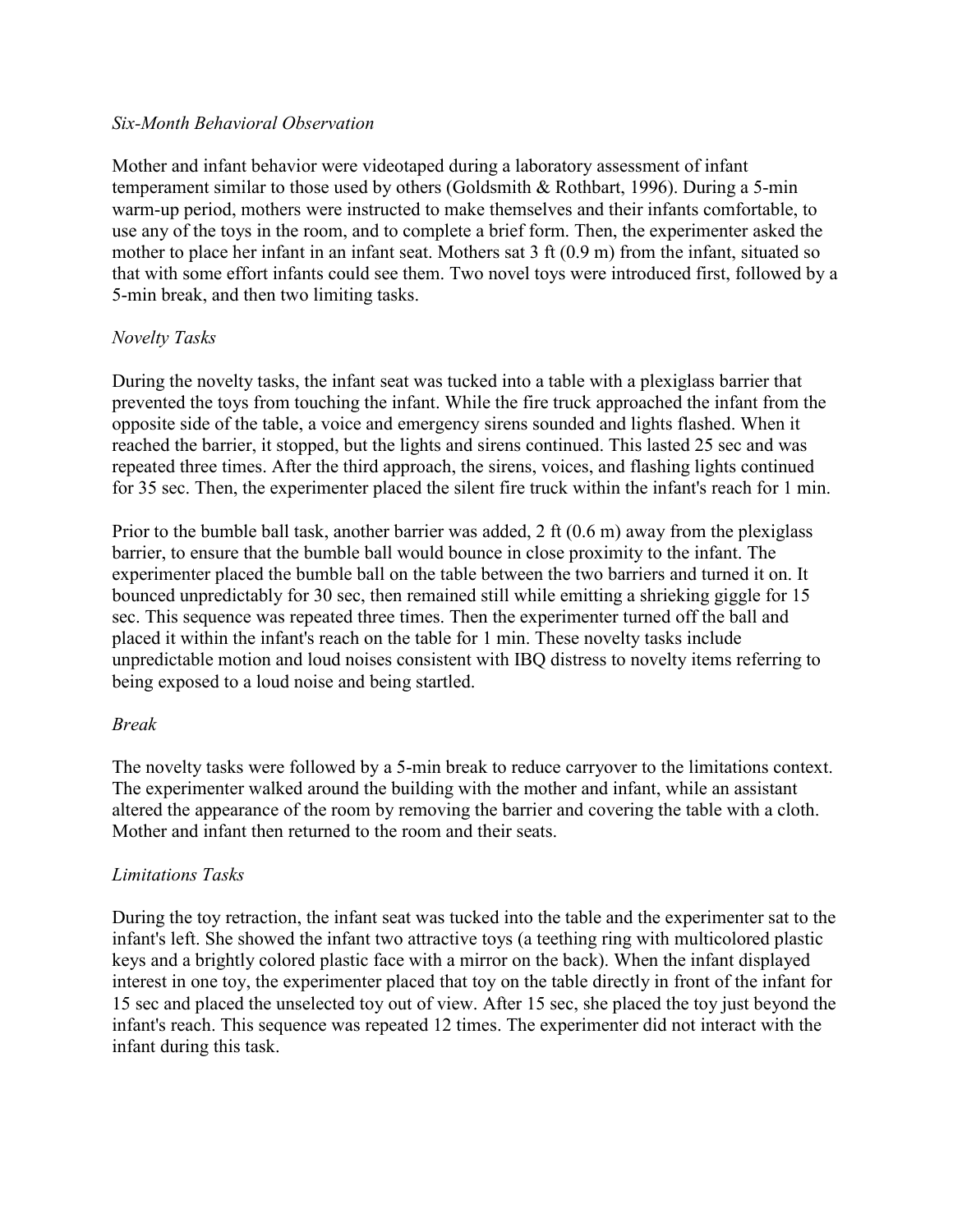During the arm restraint task, the infant seat was pushed away from the table and the experimenter knelt in front of the seat. She gently held the infant's forearms immobile for 3 min. Her head was bowed, and she did not interact with the infant. These tasks have components of confinement and goal interference similar to IBQ distress to limitations items.

Mothers were instructed to remain neutral during the first task in each emotion context so we could observe the infant's independent response to the activity. During the second task, mothers were instructed to interact with their infants in any way they liked, but not to intervene directly in the activity (e.g., touch the novel toy) or remove their child from the seat unless they wished to end the activity.<sup>[2](#page-6-0)</sup> This resulted in two mother uninvolved tasks and two mother involved tasks (one novelty, one limitations each). Order of presentation of the novelty and limitations tasks were counterbalanced to control for task effects on infant reactivity and maternal sensitivity. Mothers soothed their infants between each task to reduce carryover.

## *Coding Infant Reactivity and Maternal Sensitivity*

Infant reactivity was rated from videotapes during all four tasks, and maternal behavior was coded during the mother-involved tasks. Event-based continuous coding was done using computer software. Trained undergraduates coded in pairs given the multiple tasks involved (i.e., watching the videotape, operating the VCR, and entering codes). Pairs alternated to prevent bias. Coders were blind to other data with one exception. One coded both reactivity and maternal behavior 4 months apart. The authors independently coded videotapes at the beginning and midway through coding to assess reliability and to prevent coder drift. A l-sec window for agreement was used.

Infant reactivity was rated on a 7-point scale, adapted from Braungart-Rieker and Stifter (1996), with scores ranging from 1*(high positive affect)* to 7 *(high negative affect),* based on the infant's facial expressions, body tension, and vocalizations. Kappa for each level of affect ranged from .68 to .98 *(M* =.83). This system yielded several measures of observed infant reactivity: peak intensity of negative affect, latency to first negative, mean affect, and ratio of time negative to positive or neutral during each of the tasks. Factor analyses were run on the behavioral measures, separately for each of the four tasks. Factor loadings ranged from .73 to .95 (absolute value) for each task. Thus, they were standardized and then averaged within task to create measures of observed distress to novelty mother uninvolved, observed distress to novelty mother involved, observed distress to limitations mother uninvolved, and observed distress to limitations mother involved (Cronbach's  $\alpha = .92, .72, .91, \text{ and } .82, \text{ respectively.}$ ). None of these scores varied by task (e.g., scores for mother uninvolved distress to novelty were similar for the bumble ball and the fire truck). Observed temperament data were incomplete for some infants,  $3$  and, as missing values were not replaced, sample size varied across analyses.

### *Maternal Behavior and Sensitivity*

 $\overline{\phantom{a}}$ 

<span id="page-6-0"></span><sup>&</sup>lt;sup>2</sup> Three mothers stopped an activity prior to its completion.

<span id="page-6-1"></span><sup>3</sup> Certain data from 6 infants (3 from novelty involved task, 2 from limitations involved task, and 1 from limitations uninvolved task) were not included due to significant changes in the protocol after their data were collected. Two infants fell asleep prior to the limitations involved task. One infant was inconsolable after the two novelty tasks and, therefore, did not participate in either limitations task.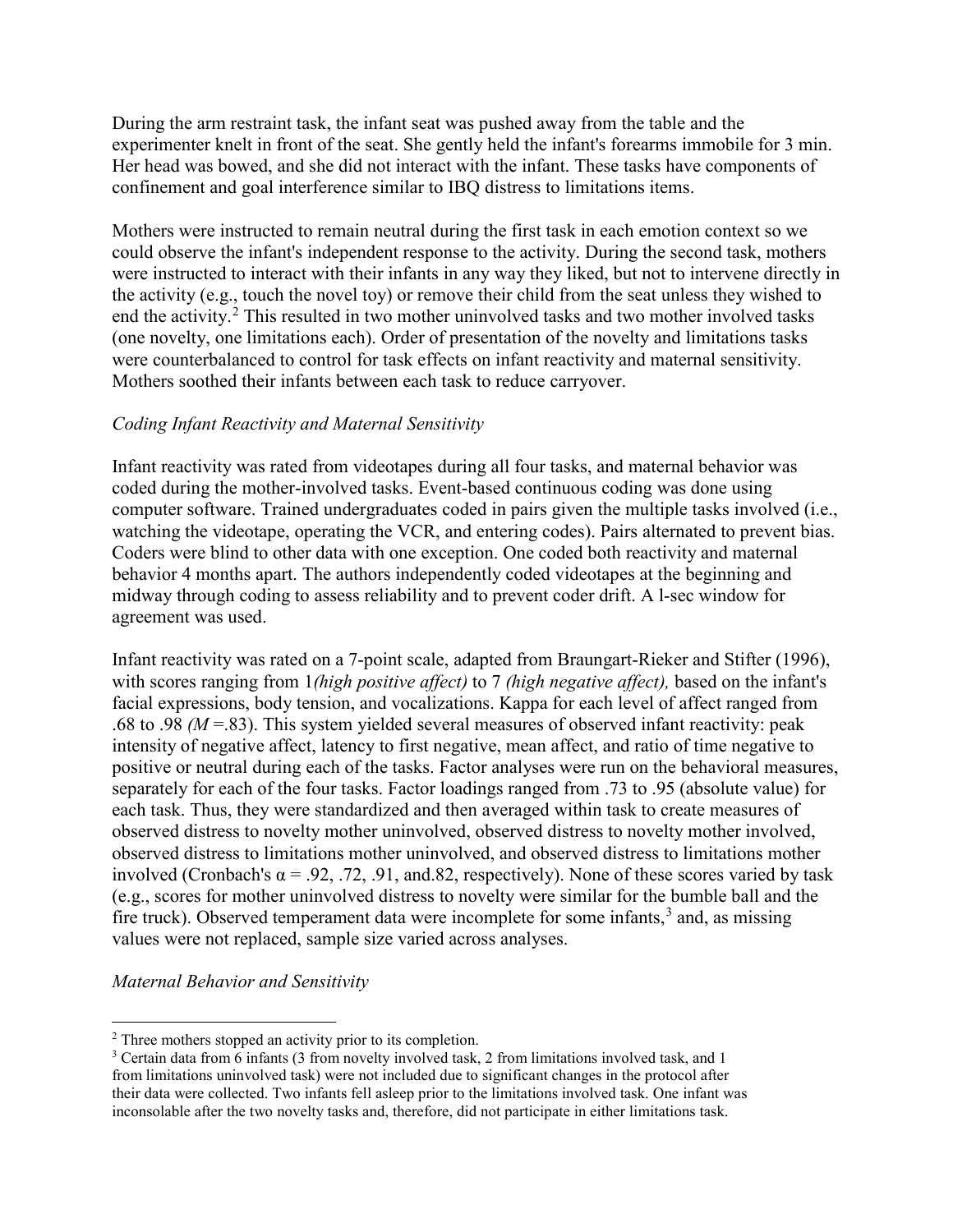Twelve codes were created based on existing schemes (Farran, Kasari, Comfort, & Jay, 1986; van den Boom, 1994) and after reviewing several videotapes from this study to determine their appropriateness. Each maternal behavior was assigned a sensitivity rating (1 =*insensitive,* 2 =*moderately sensitive,* 3 =*sensitive)* a priori, which could vary by infant state (i.e., positive, neutral, or negative):

• *Negative:* Mother directs facial or vocal negative affect toward infant (1).

• *Intrusive:* Mother forces her agenda on infant (1).

*• Mismatched affect:* Mother's affect is incongruent with infant's (1).

*• Distracted from infant:* Mother is uninvolved or minimally involved with infant (1 if infant is positive or negative, 2 if infant is neutral).

*• Persistent ineffective:* Mother continues to respond in same ineffective manner when alternative responses are available (2).

• *Monitor*: Mother watches infant or monitors situation (2 if infant is positive or neutral, 1 if infant is negative).

*• Task focused:* Mother focuses infant's attention on the arousing task (3 if infant is positive or neutral, 1 if infant is negative).

*• Calming contact:* Mother soothes infant physically, vocally, or both (3).

*• Supportive:* Mother soothingly supports infant's interest in the task when the infant is distressed or on the verge of distress (3).

*• Non-task-focused engagement:* Mother plays with or attempts to distract the infant without utilizing the arousing task (3).

• *Empathy:* Mother empathizes with or mirrors infant's positive or negative affect (3).

*• Uncodable:* The infant or mother cannot be seen.

Variables  $\bar{I}$  $\overline{2}$  $\mathfrak{Z}$  $\overline{4}$ 5 6  $\overline{7}$ 8  $\overline{Q}$ 10  $II$  $12$ Reported temperament 1. IBO distress to novelty 2. IBO distress to limitations  $.13$ Observed temperament .07  $.15$ 3. Uninvolved novelty distress .03  $-.03$  $.67**$ 4. Involved novelty distress  $\overline{\phantom{0}}$  $.22*$ 5. Uninvolved limitations distress  $03$  $-.11$  $.16$ 6. Involved limitations distress  $.13$  $-.08$  $.16$  $.25*$  $.24*$ Maternal characteristics  $-10$  $-.15$  $.00<sub>1</sub>$ .08 .09 7. Remembered maternal care  $.11$ 8. Remembered paternal care .05  $-.06$  $-.07$  $-.03$  $-.12$  $.01$  $.46**$ 9. Prenatal depression .07  $.15$ .03  $.00.$  $-.03$ .07  $-.25*$  $-.34**$  $.60**$ 10. Postnatal depression  $-38**$  $-.53**$ .01  $.13$  $-06$  $-.14$  $.10$ .04 Maternal sensitivity 11. Novelty sensitivity  $-11$ .01 .09  $.13$ .01 .03  $-.03$  $.15$  $-.06$  $-17$ 12. Limitations sensitivity  $-.11$  $.10$  $-08$  $-.08$  $-.24*$  $-.25*$ .09  $.24*$  $-.27*$  $.36**$  $-16$ 

**Table 1.** Simple Correlations

Note. Samples range from 85 to 90. IBQ = Infant Behavior Questionnaire.

 ${}^*p$  < .05  ${}^*{}^*p$  < .001.

Kappas ranged from .65 to .85  $(M = .75)$ . Mothers' average level of sensitivity during each task was computed, resulting in two variables: novelty sensitivity and limitations sensitivity. These scores correlate positively *(rs* .48-.67) with global sensitivity ratings used previously in this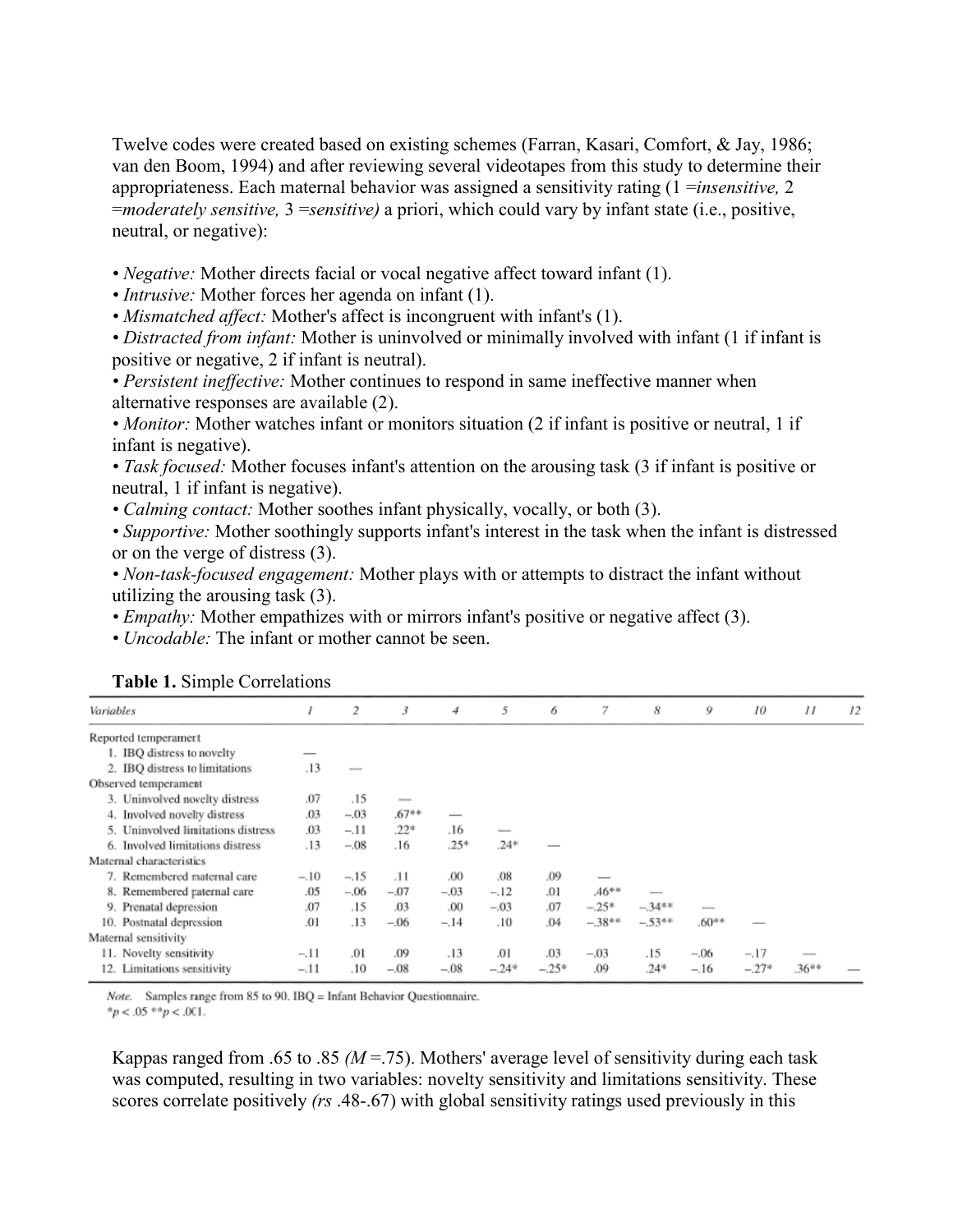sample (Crockenberg & Leerkes, 2003; Leerkes & Crockenberg, 2002a), negatively with postpartum depression, as shown in Table 1, and positively with independent measures of mothers' emotional competencies (Leerkes, Crockenberg, & Burrous, 2003), supporting their validity. Descriptive statistics for all variables appear in Table 2.

| Variables                          | N  | M    | SD   | Range          |  |
|------------------------------------|----|------|------|----------------|--|
| Maternal reported temperament      |    |      |      |                |  |
| IBQ distress to novelty            | 90 | 2.13 | 0.57 | $1.20 - 3.90$  |  |
| IBQ distress to limitations        | 90 | 3.00 | 0.70 | 1.32-5.45      |  |
| Observed temperament               |    |      |      |                |  |
| Uninvolved distress to novelty     | 90 | 0.00 | 0.64 | $-1.01 - 1.68$ |  |
| Involved distress to novelty       | 87 | 0.00 | 0.65 | $-1.05-1.65$   |  |
| Uninvolved distress to limitations | 88 | 0.00 | 0.63 | $-1.10-1.46$   |  |
| Involved distress to limitations   | 85 | 0.00 | 0.58 | $-1.14 - 1.66$ |  |
| Maternal characteristics           |    |      |      |                |  |
| Remembered maternal care           | 90 | 3.33 | 0.61 | 1.75–4.00      |  |
| Remembered paternal care           | 87 | 3.11 | 0.75 | 1.33-4.00      |  |
| Prenatal depression                | 90 | 1.47 | 0.35 | 1.00-2.95      |  |
| Postnatal depression               | 90 | 1.37 | 0.34 | 1.00-2.65      |  |
| Maternal sensitivity               |    |      |      |                |  |
| Novelty sensitivity                | 87 | 2.47 | 0.30 | $1.57 - 3.00$  |  |
| Limitations sensitivity            | 85 | 2.50 | 0.41 | 1.00-3.00      |  |

**Table 2. Descriptive Statistics** 

Note. IBQ = Infant Behavior Questionnaire.

### RESULTS

Data analysis proceeded in several steps. First, potential covariates were identified by examining correlations between demographic variables and temperament variables and by testing mean differences in temperament based on child gender. Then, simple correlations were calculated between the primary variables to identify collinearity and as a preliminary test of hypotheses prior to controlling covariates. Finally, hierarchical multiple regression was used to test proposed main and moderating effects controlling for covariates. Interaction effects were tested and interpreted using procedures outlined by Aiken and West (1991).

There were no significant correlations between potential demographic covariates (maternal age, education, and family income) and temperament variables. There was a gender difference in maternal reports of infant distress to limitations; mothers rated sons  $(M=2.14, SD=0.52)$ significantly higher than daughters  $(M = 2.09, SD = 0.65)$ ,  $t(88) = 2.26, p < .05$ . Thus, we included child gender as a covariate in the limits context, and in the novelty context for consistency. Additionally, observed distress to novelty correlated with observed distress to limitations (see Table 1), suggesting carryover of distress from the novelty to the limitations tasks. Therefore, observed distress to novelty averaged across the involved and uninvolved tasks was included as a covariate in regressions predicting observed distress to limitations. Further, interactions between observed distress to novelty and IBQ distress to limitations were examined to test the possibility that it is high novelty distress that carries over to the limitations context.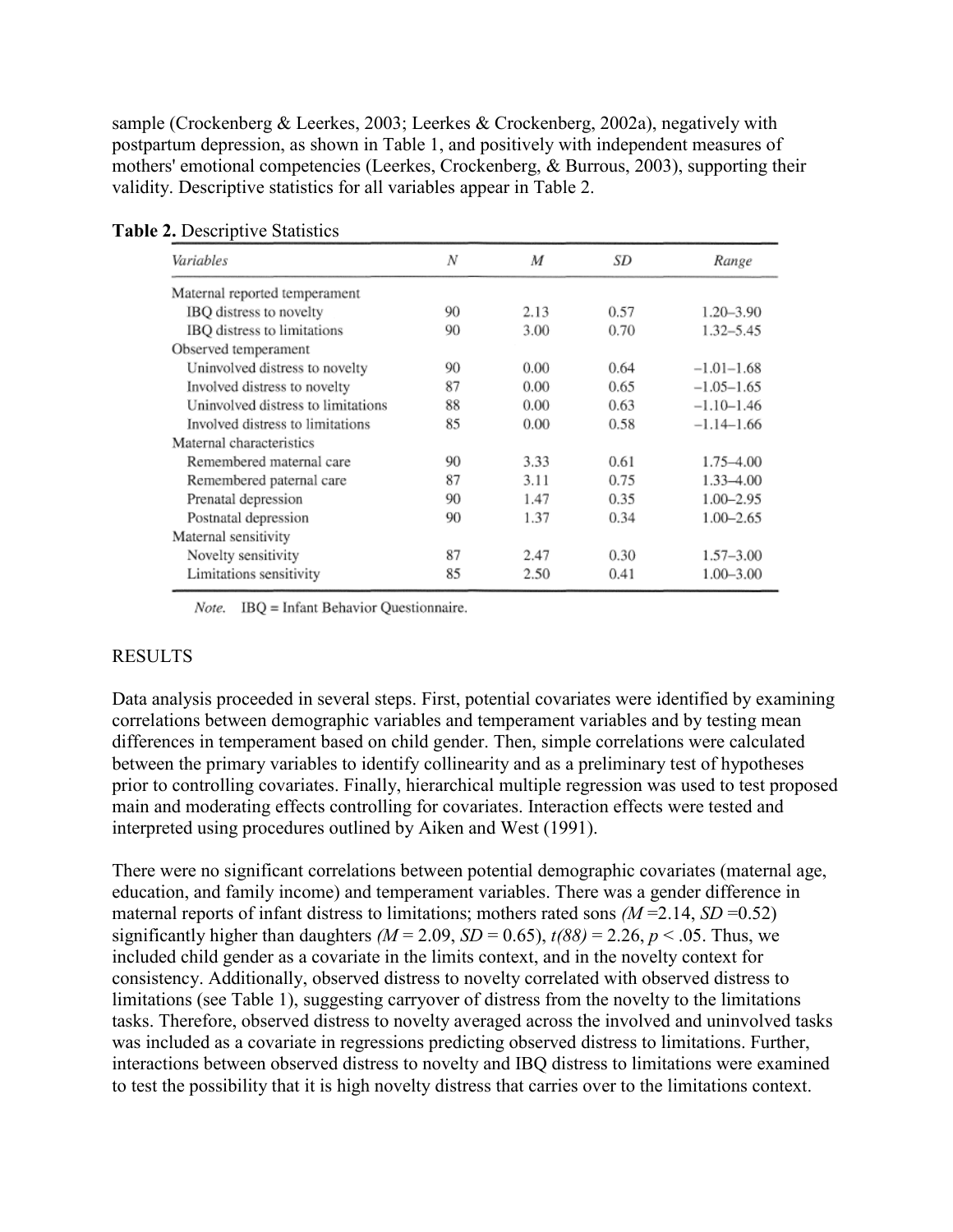## Correlations Between Maternal Reports and Observed Temperament

Simple correlations between maternal reports and laboratory observations are reported in Table 1. There were no simple associations between observed and reported distress to novelty, nor between observed and reported distress to limitations. Associations between observed and reported temperament did not vary as a function of maternal involvement.

## Hierarchical Multiple Regression: Identifying Factors That Alter Concordance

Given the relatedness of some maternal characteristics (i.e., maternal and paternal care, prenatal and postnatal depression), interaction effects involving related maternal characteristics were prescreened for inclusion in the full hierarchical regressions to reduce collinearity and to maintain an appropriate subject to predictor ratio. Eight preliminary regressions were calculated. IBQ distress to novelty, maternal and paternal care, and their interactive terms with IBQ distress to novelty were regressed on observed distress to novelty during the involved and uninvolved episodes. IBQ distress to novelty, prenatal and postnatal depression, and their interactive terms with IBQ distress to novelty were regressed on observed distress to novelty from both episodes. The same approach was taken when regressing observed distress to limitations on its predictors.

Interactions involving maternal care, prenatal depression, and postnatal depression met criteria for inclusion in the regressions predicting observed distress to novelty (βs ranged from -.46 to .22), but paternal care did not ( $\beta$  = -.02 and -.11). None of the maternal characteristic interactions with IBQ distress to limitations met criteria for inclusion in the regressions predicting observed distress to limitations (βs ranged from .00-.14, absolute value) and were considered no further. Although this procedure capitalizes on chance, three aspects of the analyses mitigate this concern: (a) only conceptually based, hypothesized interactions were prescreened; (b) the number of identified interactions with maternal characteristics exceeded the number expected by chance (5 of 16 were significant); and (c) most prescreened interactions remained significant in the final regression models.

# *Distress to Novelty*

Hierarchical regressions predicting observed distress to novelty during mother involved and uninvolved episodes are presented in Table 3. Child gender and task (fire truck or bumble ball) were entered in Step 1 as covariates. Next, the maternal characteristics (maternal care, prenatal depression, postnatal depression) were entered, followed by maternal sensitivity during the novelty task, and then IBQ distress to novelty to determine if controlling for maternal characteristics improved the degree of association between observed and reported distress to novelty. Then, the identified interaction terms involving maternal characteristics were entered one at a time beginning with the prenatal characteristics. The interaction between maternal sensitivity and distress to novelty was entered last to determine if maternal sensitivity moderates concordance after accounting for variance associated with maternal characteristics.

*Hypotheses 1.* Contrary to prediction, IBQ distress to novelty was not associated with observed distress to novelty after entry of the covariates, maternal characteristics, and maternal sensitivity,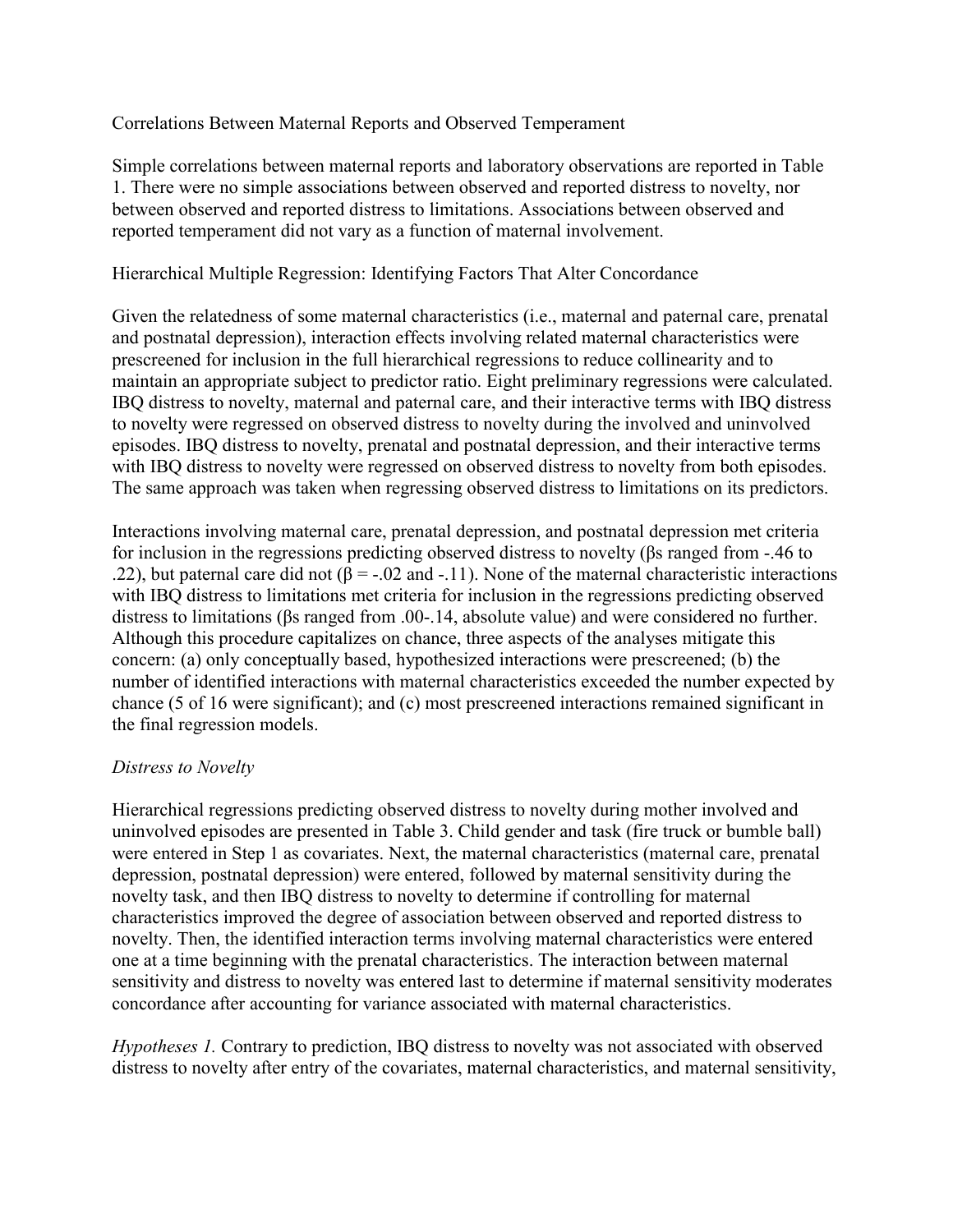and associations between observed and reported distress to novelty did not vary as a function of maternal involvement in the task  $(\beta = .01$  and  $.07$ , both *ns*).

| Predictors                                           | Observed Distress to Novelty |         |              |                 |           |              |  |
|------------------------------------------------------|------------------------------|---------|--------------|-----------------|-----------|--------------|--|
|                                                      | Mother Uninvolved            |         |              | Mother Involved |           |              |  |
|                                                      | B                            | β       | $\Delta R^2$ | B               | β         | $\Delta R^2$ |  |
| 1. Child gender                                      | $-.08$                       | $-.06$  |              | $-.13$          | $-.10$    |              |  |
| Novelty task                                         | .12                          | .09     | .01          | .16             | .12       | .02          |  |
| 2. Remembered maternal care                          | .15                          | .14     |              | $-.05$          | $-.05$    |              |  |
| Prenatal depression                                  | .22                          | .12     |              | .24             | .13       |              |  |
| Postnatal depression                                 | $-.18$                       | $-.09$  | .03          | $-.47$          | $-.25+$   | .04          |  |
| 3. Maternal sensitivity-novelty<br>task              | .10                          | .05     | .00          | .11             | .05       | .00          |  |
| 4. IBQ distress to novelty                           | .08                          | .07     | .01          | .00             | .01       | .00          |  |
| 5. Maternal Care × IBQ Distress to<br>Novelty        | .48                          | $.26*$  | .06          | .41             | $.22^{+}$ | .04          |  |
| 6. Prenatal Depression × IBQ<br>Distress to Novelty  | $-.65$                       | $-.23*$ | .04          | $-.88$          | $-.31***$ | .08          |  |
| 7. Postnatal Depression × IBQ<br>Distress to Novelty | 1.75                         | $.53**$ | .08          | .90             | .28       | .02          |  |
| 8. Maternal Sensitivity × IBQ<br>Distress to Novelty | $-.53$                       | $-.12$  | .01          | $-.39$          | $-.09$    | .01          |  |
| Total                                                |                              |         | $.24*$       |                 |           | $.21*$       |  |

**Table 3.** Hierarchical Multiple Regression Predicting Observed Distress to Novelty

Note.  $N = 88$  for observed fear-mother uninvolved and 85 for observed fear-mother involved; B is unstandardized and  $\beta$  is standardized beta at entry. IBQ = Infant Behavior Questionnaire.

 $p < .10.$  \* $p < .05.$  \*\* $p < .01$ .



Figure 1. The moderating effect of remembered maternal care on concordance between maternal reports of distress to novelty and observed distress to novelty during the mother uninvolved task.

*Hypothesis 2.* Consistent with prediction, maternal care moderated the association between observed and reported distress to novelty in both the mother involved and uninvolved tasks. As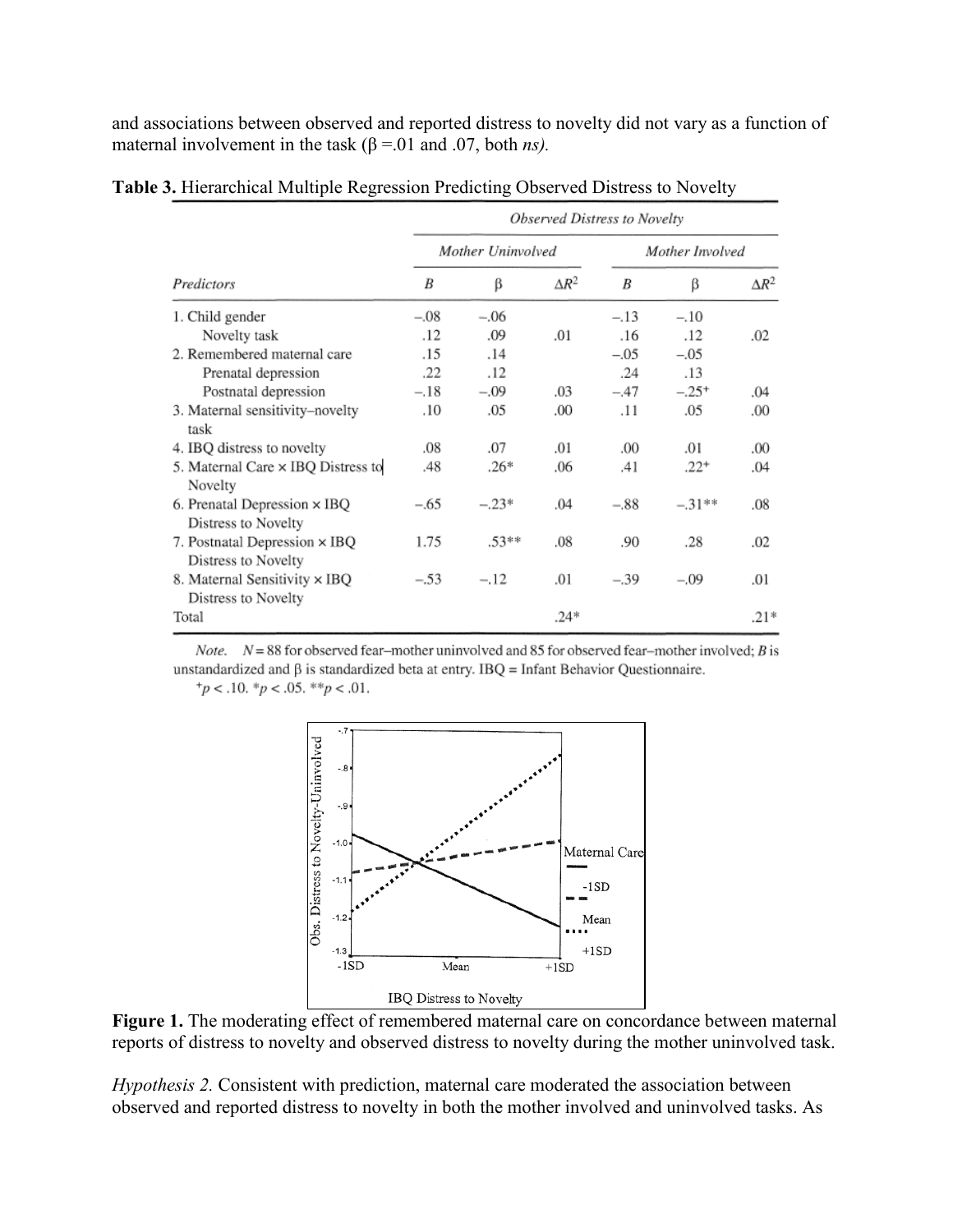illustrated in Figure 1, maternal reports of distress to novelty correlated positively with observed novelty distress during the mother uninvolved task (i.e., they were congruent) when mothers recalled their own mothers as caring, but not when they recalled them as uncaring.

Also consistent with prediction, prenatal depression moderated the concordance between maternal reports and observed distress to novelty during both the uninvolved and involved tasks. As illustrated in Figure 2, reported and observed distress to novelty were congruent when prenatal depression was low, but incongruent when prenatal depression was high.



**Figure 2.** The moderating effect of prenatal depression on concordance between maternal reports of distress to novelty and observed distress to novelty during the mother uninvolved task.



**Figure 3.** The moderating effect of postnatal depression on concordance between maternal reports of distress to novelty and observed distress to novelty during the mother uninvolved task.

Additionally, postnatal depression moderated congruence between maternal reports and observed distress to novelty during the mother uninvolved task after variation accounted for by the prenatal depression interaction was removed. As illustrated in Figure 3, novelty concordance was higher when postnatal depression was high than low, suggesting that depression assessed at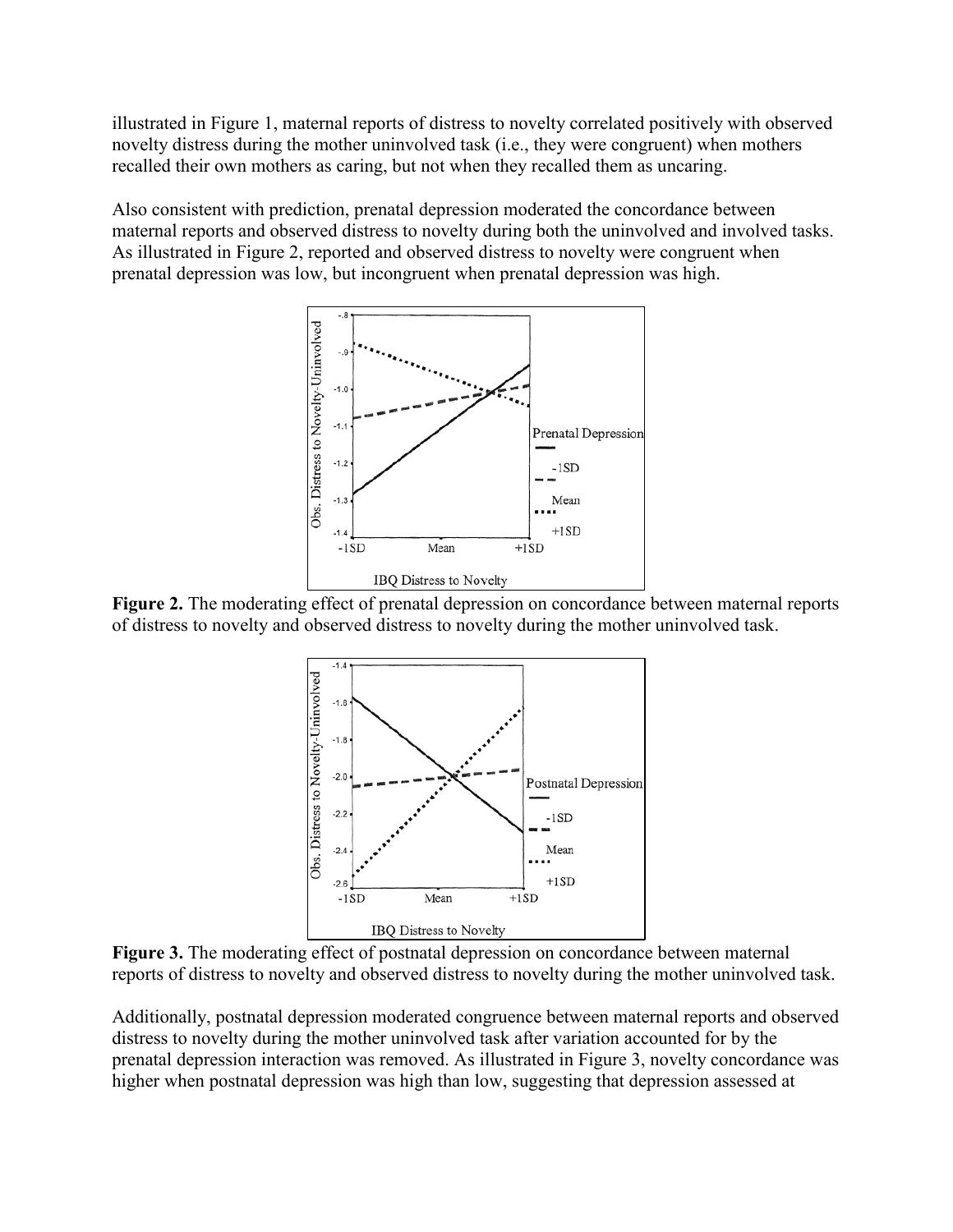different times affects concordance differently, for reasons we discuss later. Each interaction remained significant in the final block.

*Hypothesis* 3. Contrary to prediction, maternal sensitivity did not moderate the association between reported and observed distress to novelty.

## *Distress to Limitations*

The regressions predicting observed distress to limitations are displayed in Table 4. First, child gender, task (arm restraint or toy retraction), and observed distress to novelty were entered as covariates. Maternal sensitivity during the limitations task was entered next, followed by IBQ distress to limitations. Then, the interaction term for observed distress to novelty by distress to limitations was entered to test the possibility that carryover of high novelty distress reduced concordance. Finally, each two-way term that composed the three-way interaction among gender, IBQ distress to limitations, and sensitivity were entered one at a time, followed by the three-way term to test the hypothesis that gender affects concordance by altering mothers' perceptions of and reactions to infant anger.

| Predictors                                                    | <b>Observed Distress to Limitations</b> |         |              |                 |         |              |  |
|---------------------------------------------------------------|-----------------------------------------|---------|--------------|-----------------|---------|--------------|--|
|                                                               | Mother Uninvolved                       |         |              | Mother Involved |         |              |  |
|                                                               | B                                       | β       | $\Delta R^2$ | B               | β       | $\Delta R^2$ |  |
| 1. Child gender                                               | .10                                     | .08     |              | .01             | .01     |              |  |
| Limitations task                                              | $-.13$                                  | $-.10$  |              | $-.11$          | $-.09$  |              |  |
| Observed distress to novelty                                  | .23                                     | $.21*$  | .06          | .24             | $.23*$  | .06          |  |
| 2. Maternal sensitivity-limitations<br>task                   | $-.32$                                  | $-.21*$ | .04          | $-.33$          | $-.23*$ | .05          |  |
| 3. IBQ distress to limitations                                | $-.06$                                  | $-.07$  | .00          | $-.05$          | $-.06$  | .00          |  |
| 4. Observed Novelty Distress ×<br>IBQ Distress to Limitations | .00                                     | .00     | .00          | .32             | $.20+$  | .04          |  |
| 5. Gender × IBQ Distress to<br>Limitations                    | $-.08$                                  | $-.13$  | .01          | .28             | .51     | .02          |  |
| 6. Gender $\times$ Maternal<br>Sensitivity-Limitations Task   | $-.25$                                  | $-.26$  | .00          | $-.48$          | $-.51$  | .02          |  |
| 7. Maternal Sensitivity x IBQ<br>Distress to Limitations      | $-.26$                                  | $-.11$  | .00          | $-.61$          | $-.27*$ | .05          |  |
| 8. Gender × Sensitivity × IBQ<br>Distress to Limitations      | $-1.13$                                 | $-.75+$ | .05          | $-.18$          | $-.13$  | .00          |  |
| Total                                                         |                                         |         | .16          |                 |         | $.24*$       |  |

*Note.*  $N = 84$  for observed anger-mother uninvolved and 84 for observed anger-mother involved; B is unstandardized and  $\beta$  is standardized beta at entry. IBQ = Infant Behavior Questionnaire.  $p < .10.$  \* $p < .05$ .

*Hypothesis 1*. Contrary to prediction, reported and observed distress to limitations were not correlated during the mother uninvolved or the mother involved limitations task after controlling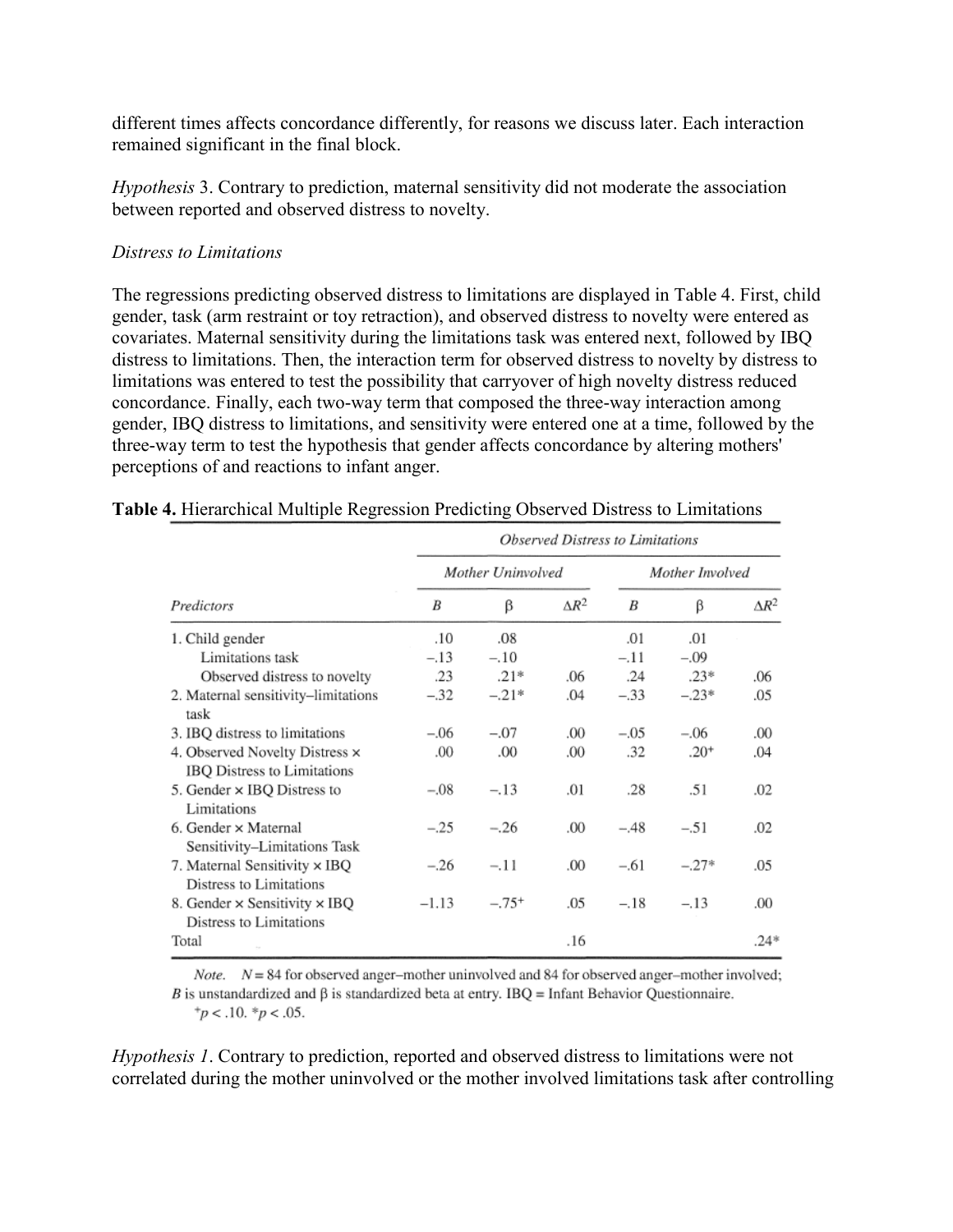for the covariates, and limitations concordance did not vary as a function of maternal involvement ( $β = -.06$  and  $-.07$ , both *ns*).

*Hypothesis 2.* As noted earlier, childhood history and depression did not moderate concordance for observed limitations in the prescreening and were not included in the final regressions, nor did child gender moderate concordance, contrary to prediction.

## *Carryover Effects From Novelty*

l

Observed novelty distress did not moderate the association between maternal reports and observed distress to limitations during the uninvolved task; however, there was a trend during the mother involved task.<sup>[4](#page-13-0)</sup> Maternal reports of distress to limitations were more congruent with observed distress to limitations when observed novelty distress was high versus low. Thus, carryover effects, although weak, enhanced congruence.



**Figure 4.** The moderating effect of maternal sensitivity during the limitations task on concordance between maternal reports of distress to limitations and observed distress to limitations during the mother involved task.

*Hypothesis 3.* Consistent with prediction, maternal sensitivity moderated the association between observed and reported distress to limitations during the mother involved task. As illustrated in Figure 4, congruence between maternal reports and observed distress to limitations was higher when mothers were less sensitive than when they were more sensitive, presumably because their behavioral interventions modulated infant distress. Although this interaction was not significant for the mother uninvolved task, there was a trend for a three-way interaction among gender, IBQ distress to limitations, and sensitivity. To interpret the three-way interaction (see footnote 4), hierarchical regressions tested the two-way interaction between maternal sensitivity and distress to limitations for boys and girls separately. Maternal sensitivity moderated the association between reported and observed distress to limitations for girls (β =-.47, *p* < .05), but not for boys  $(\beta = .12, ns)$ . Similar to the effect shown in Figure 4, congruence between reported and observed

<span id="page-13-0"></span><sup>&</sup>lt;sup>4</sup> Interactions that were significant at the  $p < 0.10$  level were interpreted because of evidence that the ability to detect interaction effects is hampered in nonexperimental designs (McClelland & Judd, 1993).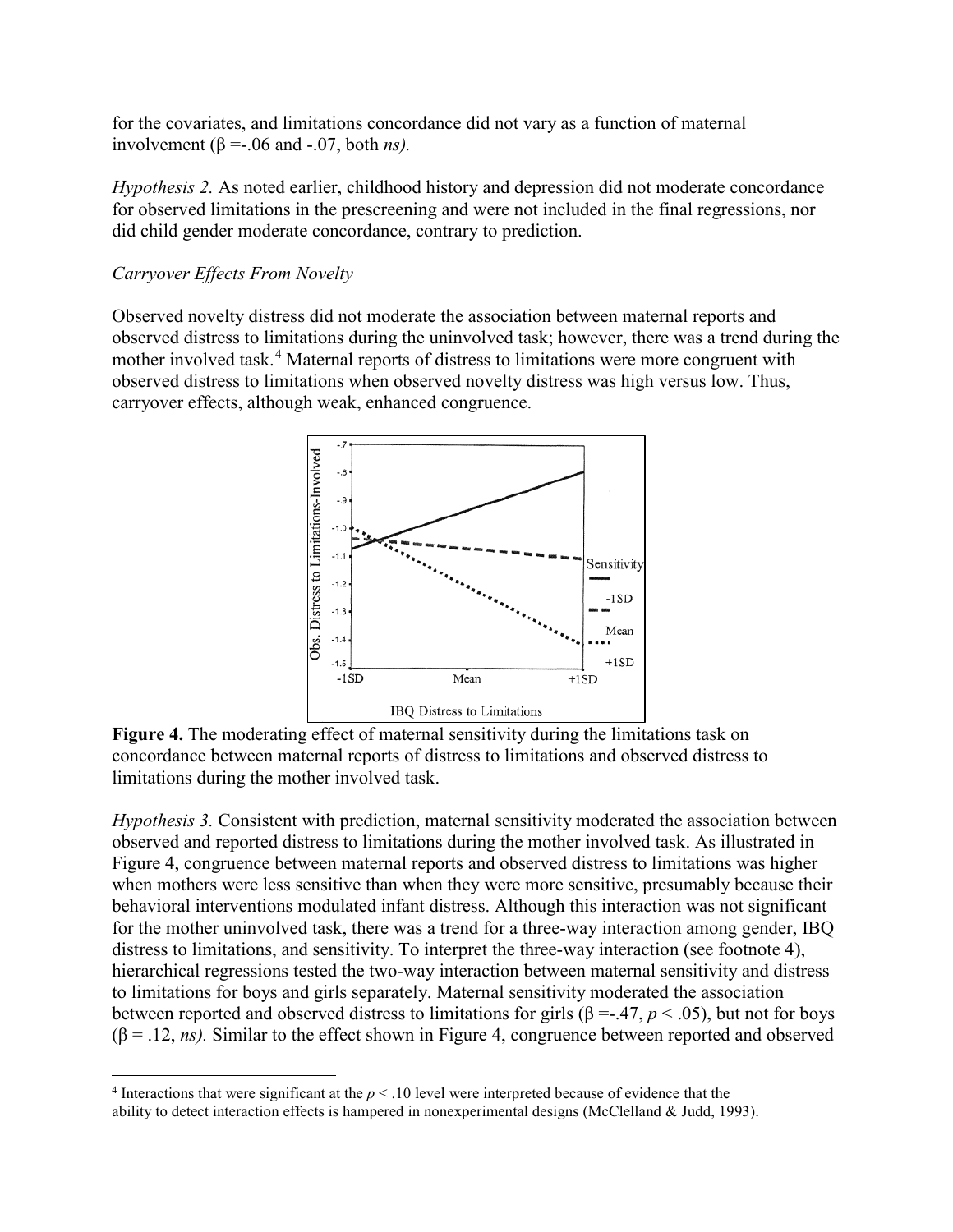distress to limitations was weaker for girls when mothers were more sensitive. When carryover was not controlled, the three-way interaction predicted observed distress to limitations in the uninvolved task significantly ( $β = -.90, p < .05$ ).

## DISCUSSION

### Maternal Characteristics and Concordance

That mothers whose emotional needs were not met in childhood tended to rate their infants' distress to novelty differently than was apparent in the observation is consistent with the attachment theory view (Bowlby, 1973) that early experiences of rejection predispose mothers to react negatively to their infants' distress, prompting them to misinterpret infant signals. That women with insecure working models had more negative feelings and perceptions toward distressed infants and overrated infant distress in other studies lends credence to this view (Adam et al., 1998; Blokland & Goldberg, 1998). Interestingly, this effect was apparent only for infant distress to novelty, related to fear, the emotion thought to activate mothers' attachment-related caregiving systems, further supporting this interpretation.

Maternal prenatal depressive symptoms moderated the degree of concordance between maternal reports and the laboratory assessment of distress to novelty as well. Highly depressed mothers were less concordant, consistent with the view that depressed mothers fail to notice infant signals (Donovan et al., 1998; Schuetze & Zeskind, 2001). Although this interaction involves prenatal depression, that it remains significant after variation from the interaction with postnatal depression is removed suggests that the subgroup of mothers who remained depressed over time likely accounts for the effect. That is, mothers who were depressed at the onset of parenting and who remain so postpartum are biased in reporting infant distress to novelty. In contrast, mothers who become depressed after the birth of their infants might do so in part because their infants are in fact more reactive to novelty. Evidence that infant distress to novelty in conjunction with childhood history predicts postpartum depressive symptoms after prenatal depression is controlled statistically lends credence to this interpretation (Crockenberg & Leerkes, 2003; Murray, Stanley, Hooper, & King, 1996).

In sum, prenatal maternal characteristics bias how some mothers rate distress to novelty. Importantly, as Bates and Bayles (1984) noted, once a source of bias is identified, we can design studies in which biasing factors are controlled statistically. These maternal characteristics did not alter concordance for limitations. Perhaps different maternal characteristics, such as parenting stress and hostility, as reported by Gill and Link (2000), contribute to biased perceptions of distress to limitations because mothers who are stressed and hostile are inclined to perceive distress as hostility directed at themselves and overrate infant anger for that reason.

### Maternal Sensitivity and Concordance

Highly sensitive mothers tended to rate their infants higher on distress to limitations than was displayed during the observations. Perhaps high maternal sensitivity reduced distress during the observation, consistent with findings that sensitive maternal behavior predicts less infant distress during arousing activities (Hornik et al., 1987; Klinnert, 1984). The interaction between distress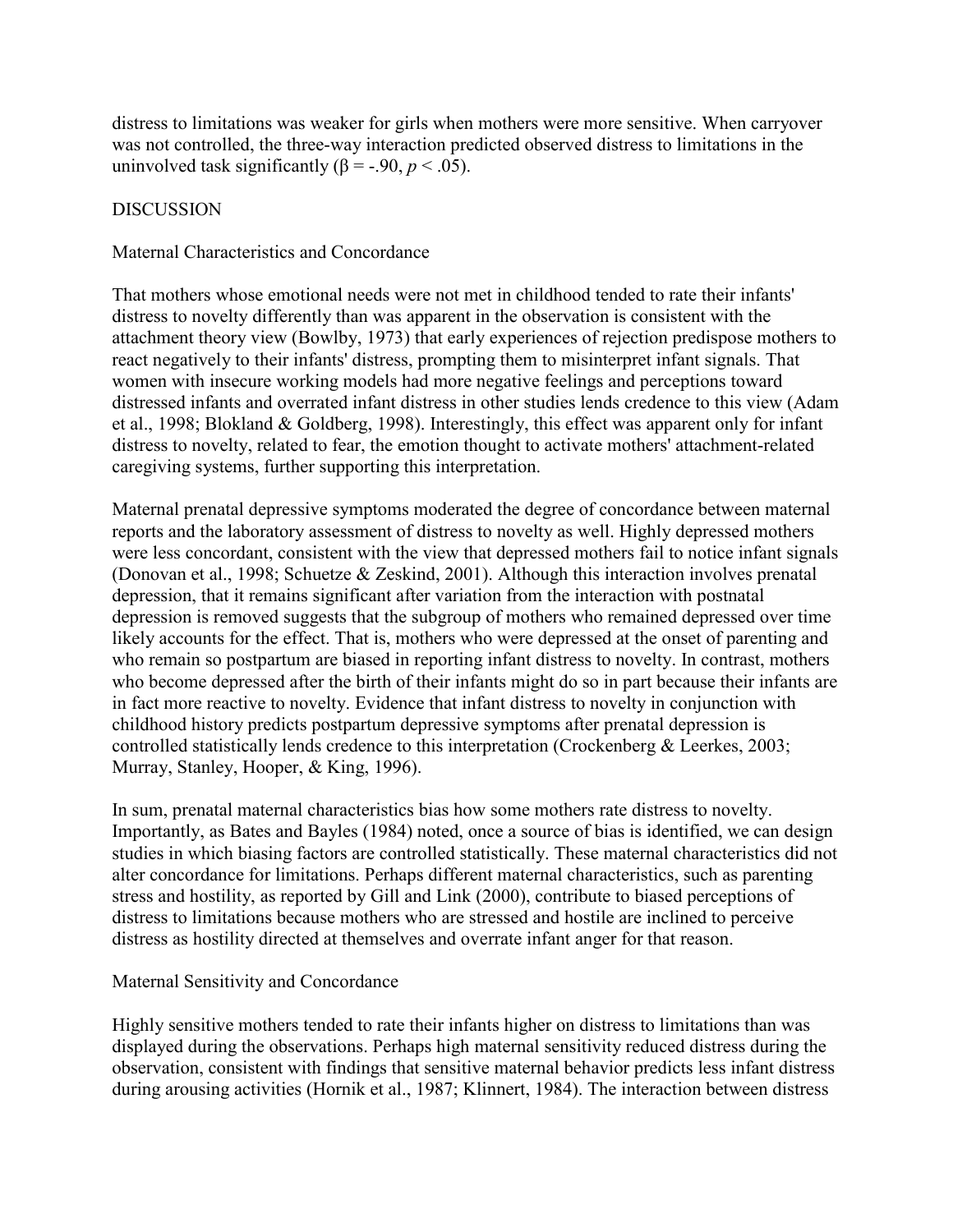to limitations and sensitivity might indicate also that infants of sensitive mothers have learned better regulatory strategies to reduce their own arousal. That this effect was present only for girls during the mother uninvolved limitations task is consistent with recent findings that male infants have greater difficulty regulating negative affect than female infants (Calkins, Dedmon, Gill, Lomax, & Johnson, 2002; Stifter & Spinrad, 2002; Weinberg, Tronick, Cohn, & Olson, 1999). Consistent with this view, mothers in this sample rated daughters as more soothable than sons.<sup>[5](#page-15-0)</sup>

That sensitive mothers overrated infant distress to limitations might be the result of a lag between the development of infant regulation skills and mothers' incorporation of them into their perceptions of temperament, a lag particularly likely to occur during periods of rapid development of regulatory skills in the first year of life. As regulatory strategies become more stable and predictable by the end of the infant's first year (Cicchetti, Ganiban, & Barnett, 1991), this lag might diminish.

Any effect of a lag on concordance might be magnified in this study by the 2-week period of time between maternal reports and the laboratory observations.

That maternal sensitivity did not alter concordance in the novelty tasks could be a function of task demands on maternal and infant behavior. Mothers were asked not to intervene directly in the task (e.g., move infant away from or turn off the aversive stimulus), and the remaining strategies, distraction and soothing, might have been insufficient to reduce infant arousal in the face of such intense stimuli. Further, because the infants cannot flee, it would be adaptive for them to closely monitor the situation, a strategy unlikely to reduce negative arousal. Thus, mother and infant regulatory behaviors might reduce arousal more effectively in limitations tasks than in novelty tasks, consistent with Buss and Goldsmith's (1998) findings that infants' regulatory attempts were more successful in reducing anger than fear distress.

#### Limitations and Directions for Future Research

The interpretation of these data rests on the assumption that observational assessments serve as the gold standard for infant temperament, a notion that is questionable given the limited sample of infant behavior they provide and potential threats to validity (see Rothbart & Bates, 1998). For example, associations between observed distress to novelty and to limitations in this study may reflect carryover from one task to another. Alternatively, distress in the two laboratory contexts might reflect a general tendency to distress, rather than distinct temperamental dimensions, an issue of particular concern in infants as young as 6 months. To address these limitations, multiple observational measures of temperament, preferably conducted at multiple points in time, are needed to ensure that observed behavior accurately reflects stable infant characteristics and not situational demands or carryover. Also, temperament should be assessed later in the first year in view of rapidly developing regulatory capacities that likely contribute to change in observed distress over time. Replication would increase our confidence also that the identified moderating factors are not due to Type I error given the number of potential moderating variables examined in this study.

#### ACKNOWLEDGMENTS

l

<span id="page-15-0"></span><sup>&</sup>lt;sup>5</sup> Mothers tended to rate daughters *(M* = 5.45, SD = .77) as more soothable than sons *(M* = 5.17, SD=

*<sup>.73),</sup> t(88)* 1.70, *p* < .10.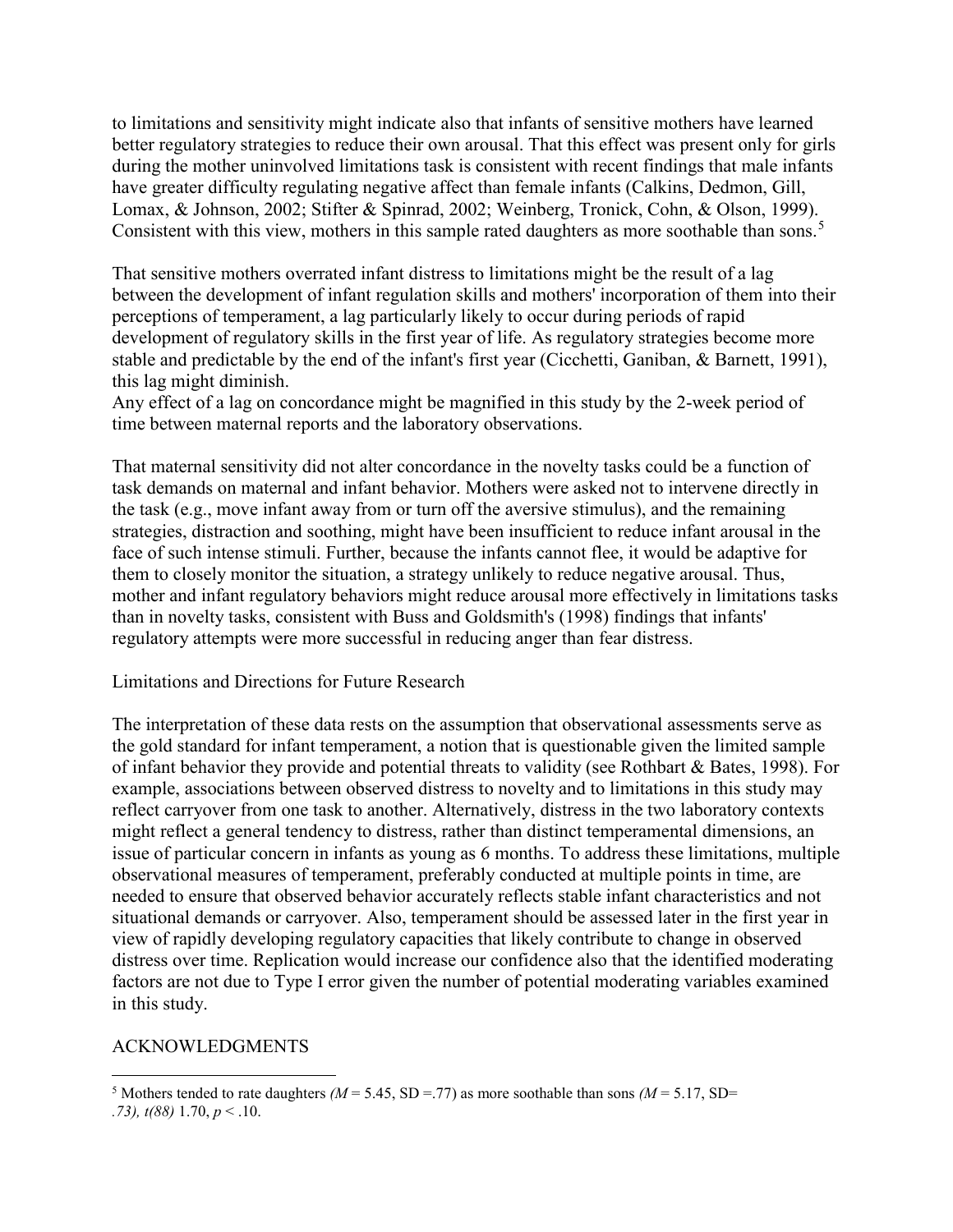Esther M. Leerkes is now at the Department of Human Development and Family Studies, University of North Carolina at Greensboro.

Portions of this article were presented at the International Conference on Infant Studies, Brighton, England, July 2000. We are grateful to the Visiting Nurse Association, Beginnings, and Primetime for their help in recruiting participants; James Long for his technical expertise; David Howell and Larry Gordon for assistance with data analysis; the families who participated in the project; and the following undergraduate students for their data entry, coding, and general assistance: Kerry Madry, David Centerbar, Julie Mulhern, Amanda Werner, Regina Miller, Jeannine Pablo, Maya Carlet, Samantha Thomas, Kerstin Grieshaber, Erica Hendalion, Amanda Heldt, Allyson Stern, Lisa Badanes, Heather Kline, Gina Berrera, and Shamila Lekka.

## REFERENCES

Adam, E. K., Tanaka, A., Broderson, L., & Gunnar, M. (1998, April). *Adult attachment and maternal perceptions of toddler temperament and emotion.* Paper presented at the Biennial Conference on Infant Studies, Atlanta, GA.

Aiken, L., & West, S. (1991). *Multiple regression: Testing and interpreting interactions.*  Newbury Park, CA: Sage.

Barr, R. G. (2000). Excessive crying. In A. J. Sameroff & M. Lewis (Eds.), *Handbook of developmental psychopathology* (2nd ed., pp. 327-350). New York: Kluwer Academic/Plenum.

Bates, J. E., & Bayles, K. (1984). Objective and subjective components in mothers' perceptions of their children from age 6 months to three years. *Merrill-Palmer Quarterly, 30, 111-130.*

Blokland, K., & Goldberg, S. (1998, April). *Attachment and expectant mothers' perceptions of infant emotion.* Paper presented at the Biennial Conference on Infant Studies, Atlanta, GA.

Bowlby, J. (1973). *Attachment and loss: Vol.* 2. *Separation.* New York: Basic.

Braungart-Rieker, J. M., Garwood, M. M., Powers, B. P., & Notaro, P. C. (1998). Infant affect and affect regulation during the still-face paradigm with mothers and fathers: The role of infant characteristics and parental sensitivity. *Developmental Psychology,* 34, 1428-1437.

Braungart-Rieker, J. M., & Stifter, C. A. (1996). Infants' response to frustrating situations: Continuity and change in reactivity and regulation. *Child Development,* 67, 1767-1779.

Buss, K. A., & Goldsmith, H. H. (1998). Fear and anger regulation in infancy: Effects on the temporal dynamics of affective expression. *Child Development,* 69, 359-374.

Calkins, S. D., Dedmon, S. E., Gill, K. L., Lomax, L. E., & Johnson, L. M. (2002). Frustration in infancy: Implications for emotion regulation, physiological processes, and temperament. *Infancy, 3,* 175-197.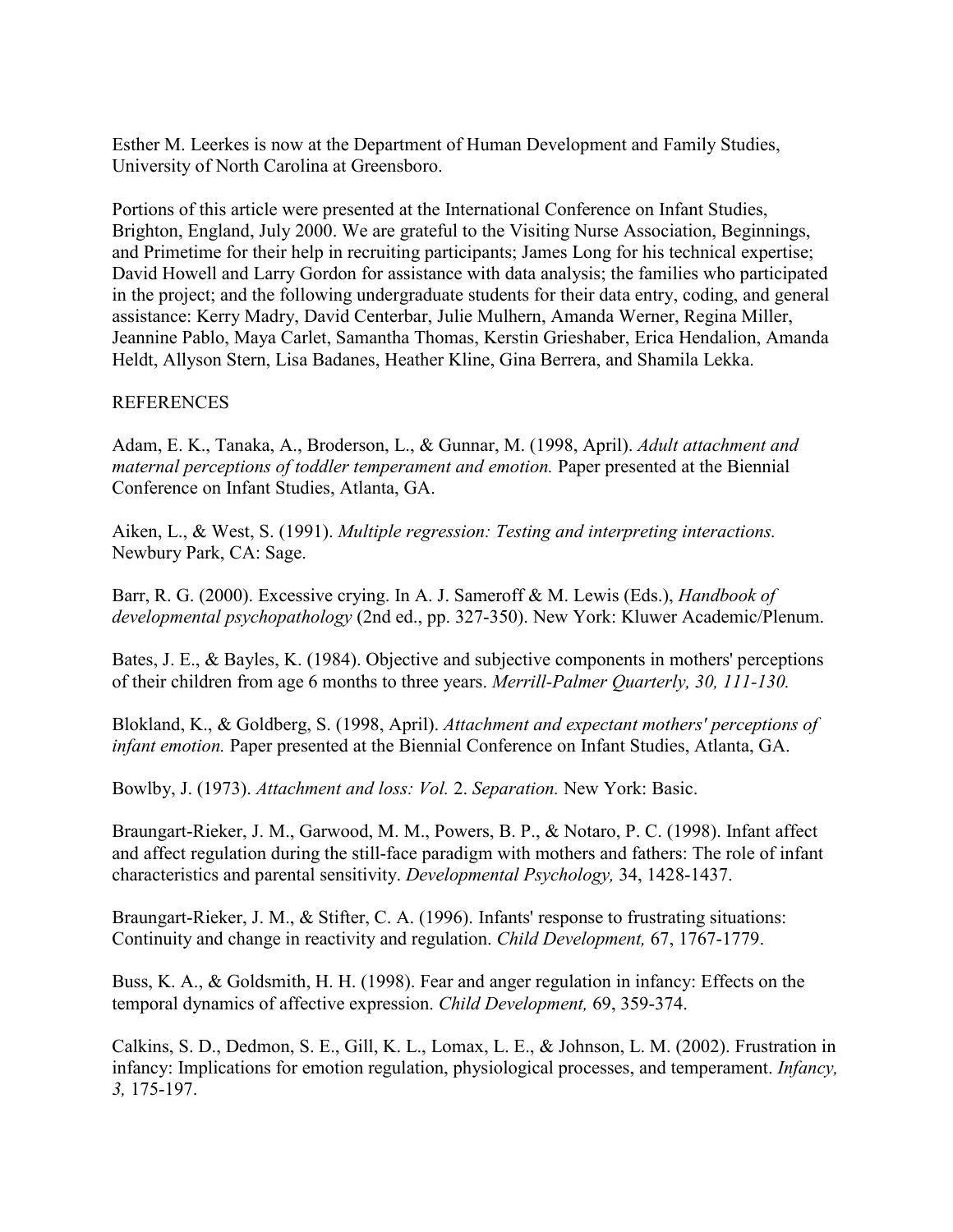Cicchetti, D., Ganiban, J., & Barnett, D. (1991). Contributions from the study of high risk populations to understanding the development of emotion regulation. In K. Dodge & J. Garber (Eds.), *The development of emotion regulation* (pp. 69-88). New York: Cambridge University Press.

Crockenberg, S. C., & Leerkes, E. M. (2003). Parental acceptance, postpartum depression, and maternal sensitivity: Mediating and moderating processes. *Journal of Family Psychology,* 17, 80- 93.

Diener, M. L., & Bradshaw, A. (2002, April). *Understanding toddler temperament: Associations among temperament, maternal, and child characteristics.* Poster presented at the biennial meeting of the International Society on Infant Studies, Toronto, Ontario, Canada.

Donovan, W. L., Leavitt, L. A., & Walsh, R. O. (1998). Conflict and depression predict maternal sensitivity to infant cries. *Infant Behavior and Development,* 21, 505-517.

Farran, D., Kasari, C., Comfort, M., & Jay, S. (1986). *The Parent/Caregiver Involvement Scale training manual.* Chapel Hill, NC: Frank Porter Graham Child Development Center.

Gill, K. L., & Link, S. D. (2000, July). *Factors affecting concordance between laboratory assessment and maternal perception of infant temperament.* Poster presented at the biennial meeting of the International Society of Infant Studies, Brighton, England.

Goldsmith, H. H., Rieser-Danner, L. A., & Briggs, S. (1991). Evaluating convergent and discriminant validity of temperament questionnaires for preschoolers, toddlers, and infants. *Developmental Psychology,* 27, 566-579.

Goldsmith, H. H., & Rothbart, M. K. (1996). *The Laboratory Temperament Assessment Battery (Prelocomotor version 3.0).* Unpublished manuscript, University of Wisconsin, Madison.

Hornik, R., Risenhoover, N., & Gunnar, M. (1987). The effects of maternal positive, neutral, and negative affective communications on infant responses to new toys. *Child Development,* 58, 937- 944.

Kagan, J. (1997). Temperament and reactions to unfamiliarity. *Child Development,* 68, 139-143.

Klinnert, M. D. (1984). The regulation of infant behavior by maternal facial expression. *Infant Behavior and Development,* 7, 447-465.

Leerkes, E. M., & Crockenberg, S. C. (2002a). The development of maternal self-efficacy and its impact on maternal behavior. *Infancy,* 3, 227-247.

Leerkes, E. M., & Crockenberg, S. C. (2002b, April). *Mothers' accurate identification of negative infant emotions: The role of childhood history and emotional competencies.* Poster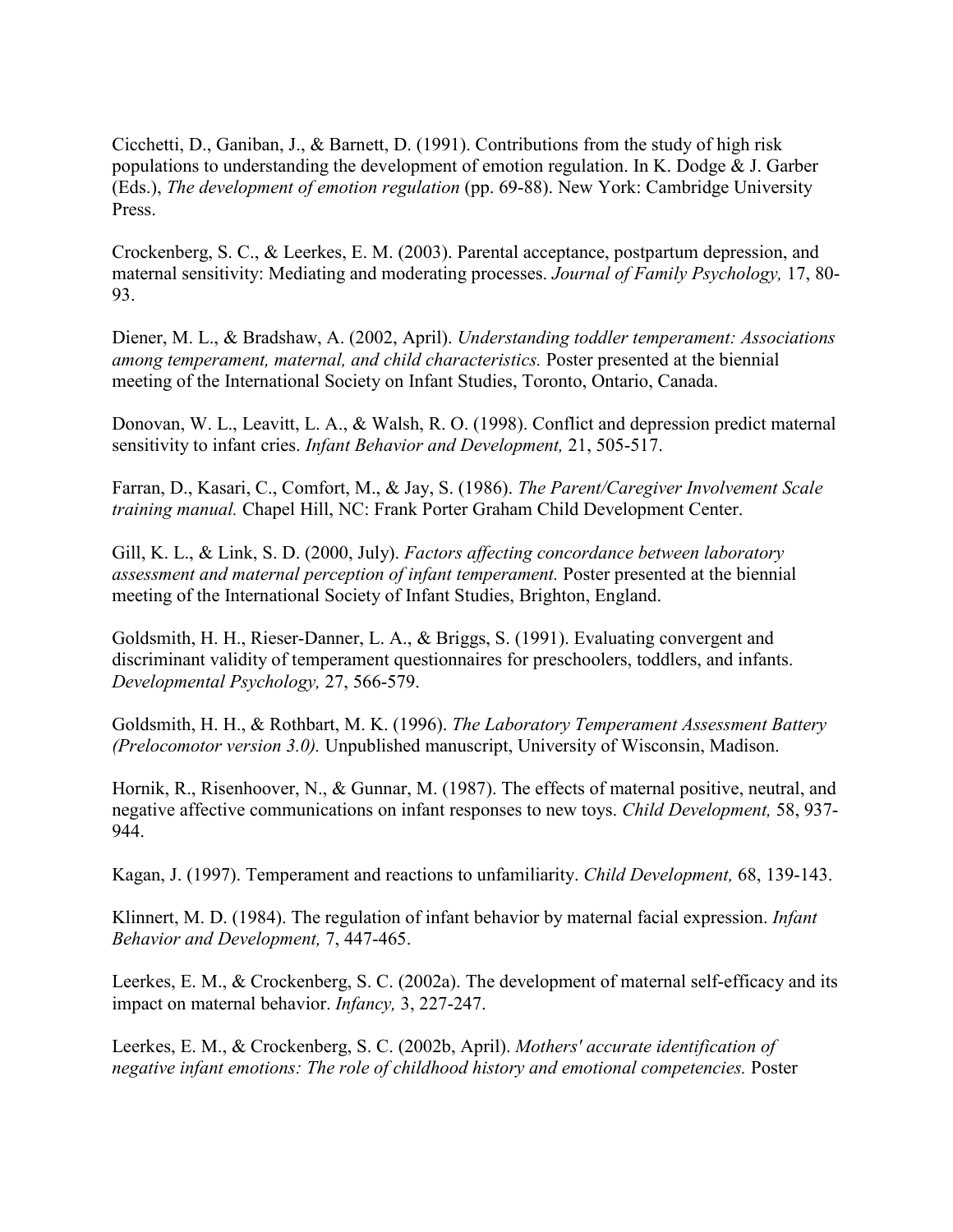presented at the biennial meeting of the International Society of Infant Studies, Toronto, Ontario, Canada.

Leerkes, E. M., Crockenberg, S. C., & Burrous, C. E. (2003). *Identifying processes that facilitate maternal sensitivity to distress: The role of maternal emotional competencies.* Manuscript submitted for publication.

Lewis, M., Allessandri, S. M., & Sullivan, M. W. (1990). Violation of expectancy, loss of control, and anger expressions in young infants. *Developmental Psychology,* 26, 745-751.

McClelland, G. H., & Judd, C. M. (1993). Statistical difficulties of detecting interactions and moderator effects. *Psychological Bulletin,* 114, 376-390.

Mebert, C. J. (1991). Dimensions of subjectivity in parents' ratings of infant temperament. *Child Development,* 62, 352-361.

Mumme, D. L., Fernald, A., & Herrera, C. (1996). Infants' responses to facial and vocal emotional signals in a social referencing paradigm. *Child Development,* 67, 3219-3237.

Murray, L., Stanley, C., Hooper, R., & King, F. (1996). The role of infant factors in postnatal depression and mother-infant interactions. *Developmental Medicine* & *Child Neurology,* 38, 109- 119.

Palaez-Nogueras, M., Field, T. M., Hossain, Z., & Pickens, 1. (1996). Depressed mothers' touching increases infants' positive affect and attention in still-face interactions. *Child Development, 67,* 1780-1792.

Parker, G. (1981). Parental reports of depressives: An investigation of several explanations. *Journal of Affective Disorders,* 3, 131-140.

Parker, G., Tupling, H., & Brown, L. (1979). A parental bonding instrument. *British Journal of Medical Psychology,* 52, 1-10.

Pauli-Pott, U., Mertesacker, B., Bade, U., Bauer, & Beckmann, D. (2000). Contexts of relations of infant negative emotionality to caregiver's reactivity/sensitivity. *Infant Behavior and Development,* 23,23-39.

Polak, C. P., Henderson, H. A., & Fox, N. A. (2002, April). *Socialization of temperamental anger.* Poster presented at the biennial meeting of the International Society on Infant Studies, Toronto, Ontario, Canada.

Radloff, J. S. (1977). The CES-D scale: A self-report depression scale for research in the general population. *Applied Psychological Measurement,* 1, 385-401.

Rothbart, M. K. (1981). Measurement of temperament in infancy. *Child Development,* 52, 569- 578.